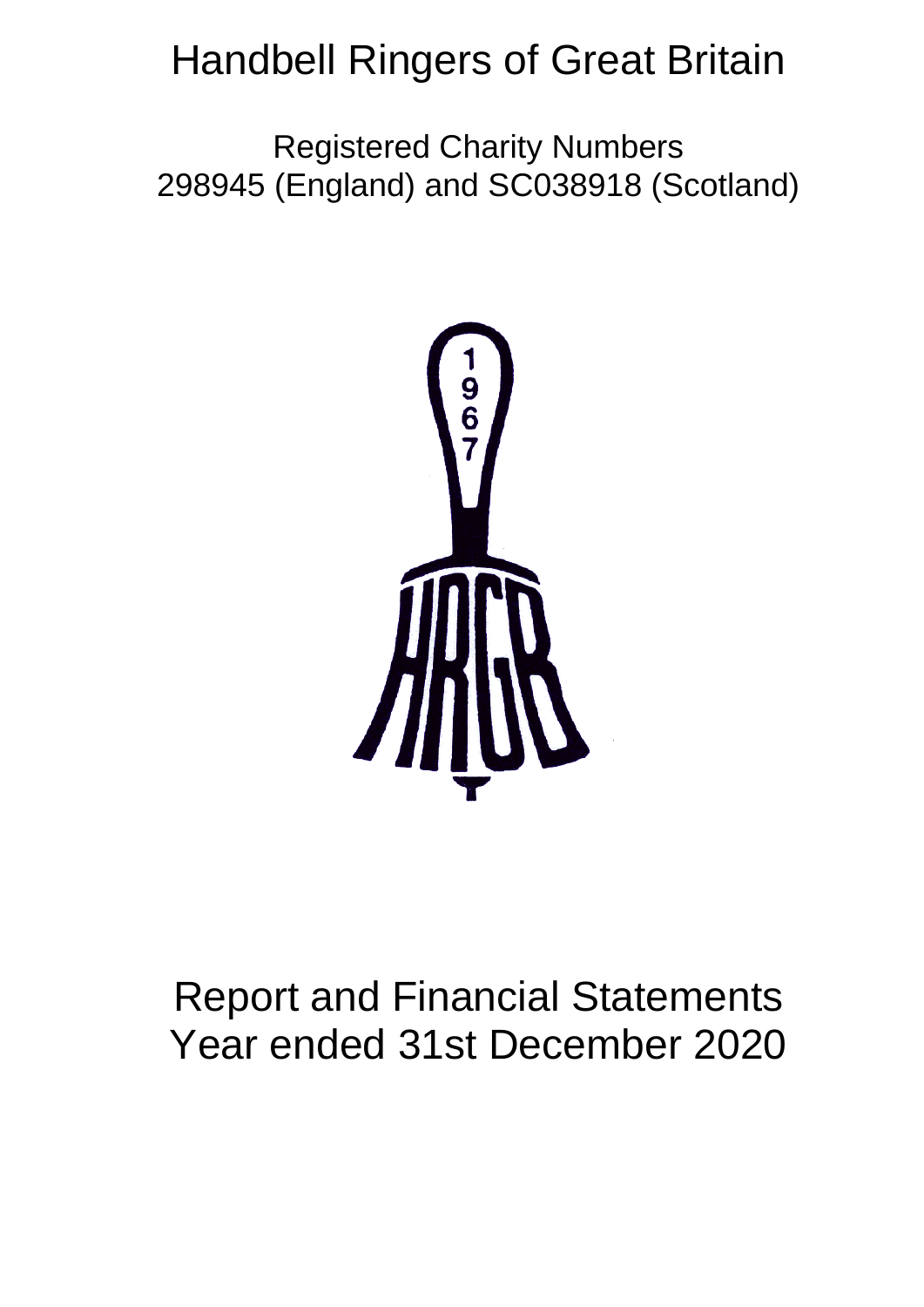## **CONTENTS**

|                                                                                       | Page      |
|---------------------------------------------------------------------------------------|-----------|
| Trustees' Report                                                                      | $3 - 9$   |
| <b>Statement of Trustees' Responsibilities</b>                                        | 10        |
| <b>Group Statement of Financial Activities</b><br>for the year ended 31 December 2020 | $11 - 13$ |
| Balance Sheet as at 31 December 2020                                                  | 14        |
| Notes forming part of the financial statements                                        | $15 - 24$ |
| Independent Examiner's Report                                                         | 25        |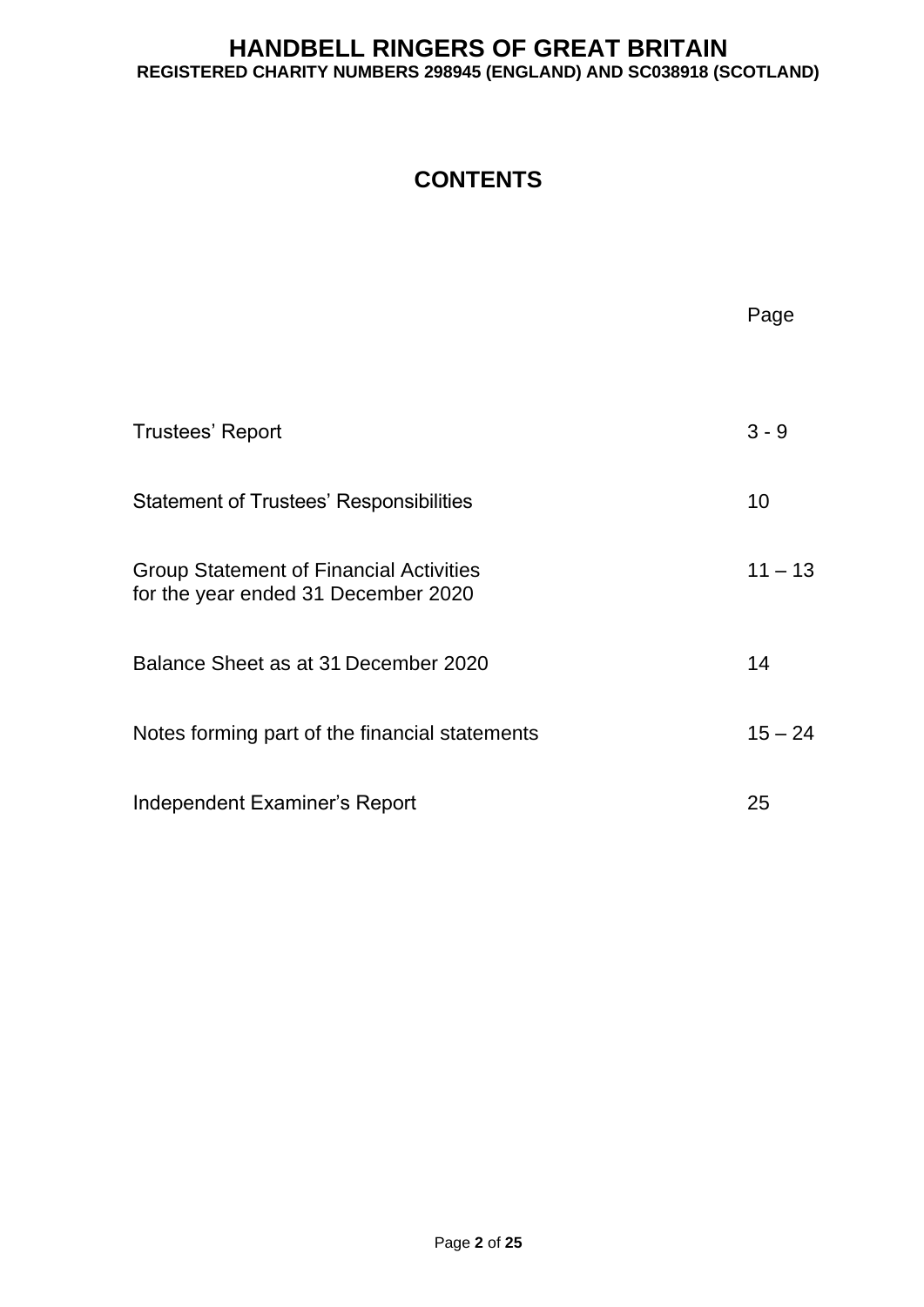## **REPORT OF THE TRUSTEES FOR THE YEAR ENDED 31ST DECEMBER 2020**

## **Reference and Administrative Information**

National Chair

Mr Tim Willetts Oak Cottages 4 Oak Lane Woking Surrey GU22 8BX

Telephone: 01483 760746 Email: tim@hrgb.org.uk

National Secretary

Ms Christine Reid 8 Havelock Street Glasgow **SCOTLAND** G11 5JA

Telephone: 0141 334 4412 Email: christine.reid@hrgb.org.uk

Independent Examiner

Robert Whowell & Partners

National Website

www.hrgb.org.uk & www.handbells.org.uk

Principal Bankers

CAF Bank Limited West Malling Kent, ME19 4JQ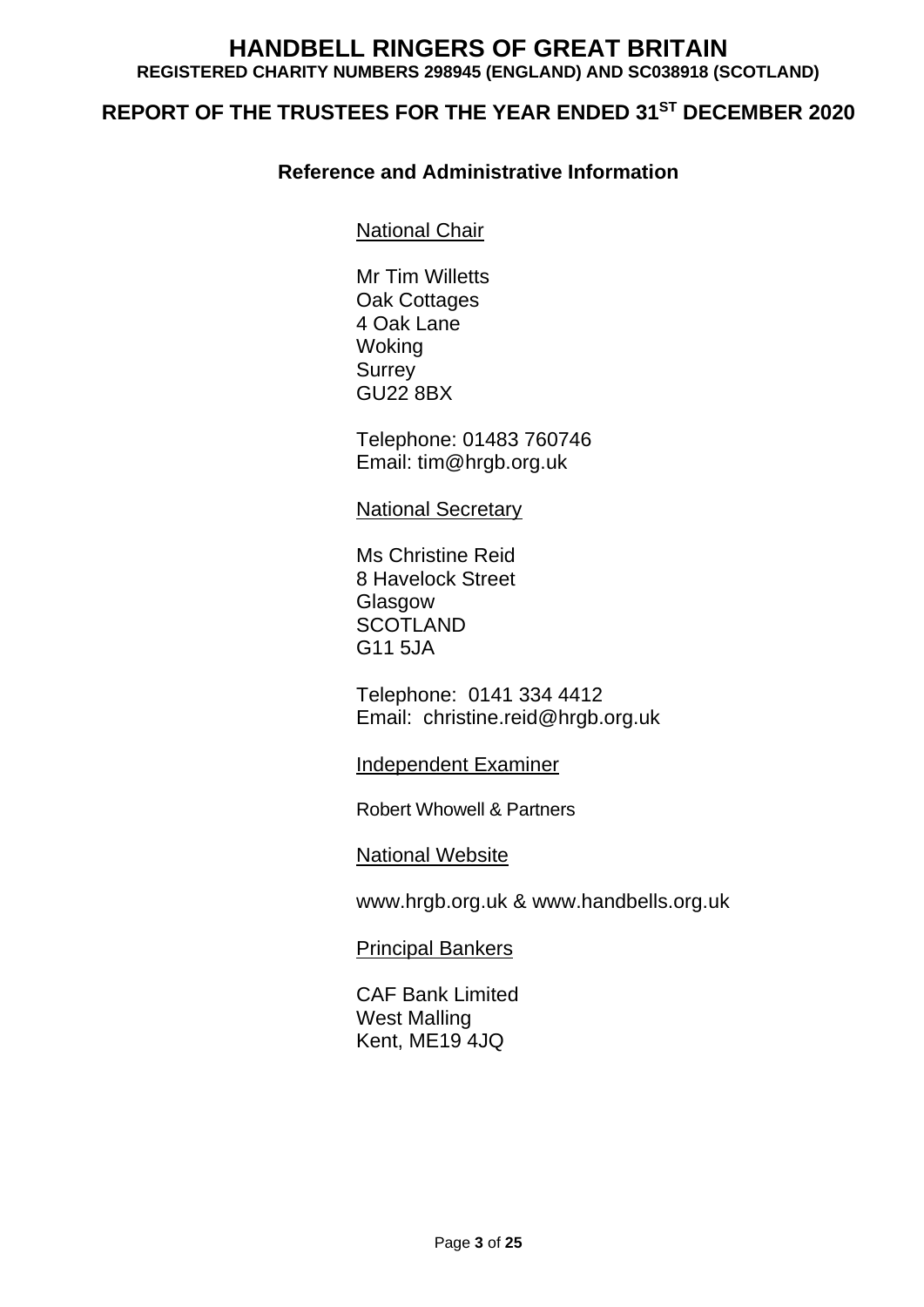# *Charity Trustees*

## **National Officers**

Mr Tim Willetts - Chair Ms Christine Reid - Secretary \* Mr Anthony Hayes - Treasurer Mrs Diane Holt - Membership Secretary

## **Executive Committee**

*Patron, WHMF* Dr Alan Hartley *North East Region (NE)* Mr John Atkinson Mrs Christine Lazenby *Scotland Region (SC)* Mr John Elcock \* Ms Laura Buist \* *East Midlands Region (EM)* Mr John Heald (Retired 07/03/2020) Ms Judy Gees (Elected 07/03/2020) Mr Michael Johnson *North West Region (NW)* Miss Beth McCord Mrs Margaret Hubbard *East Anglia Region (EA)* Mrs Linda McCord Mr Keith Meader *West Midlands Region (WM)* Miss Coralie Paxton Mr David Hampson (Elected 04/01/2020) *South East Region (SE)* Mrs Gay Cooper Mr Alan Cooper *South West Region (SW)* Mrs Jane Willis BEM Mr John Willis BEM

\* resident in Scotland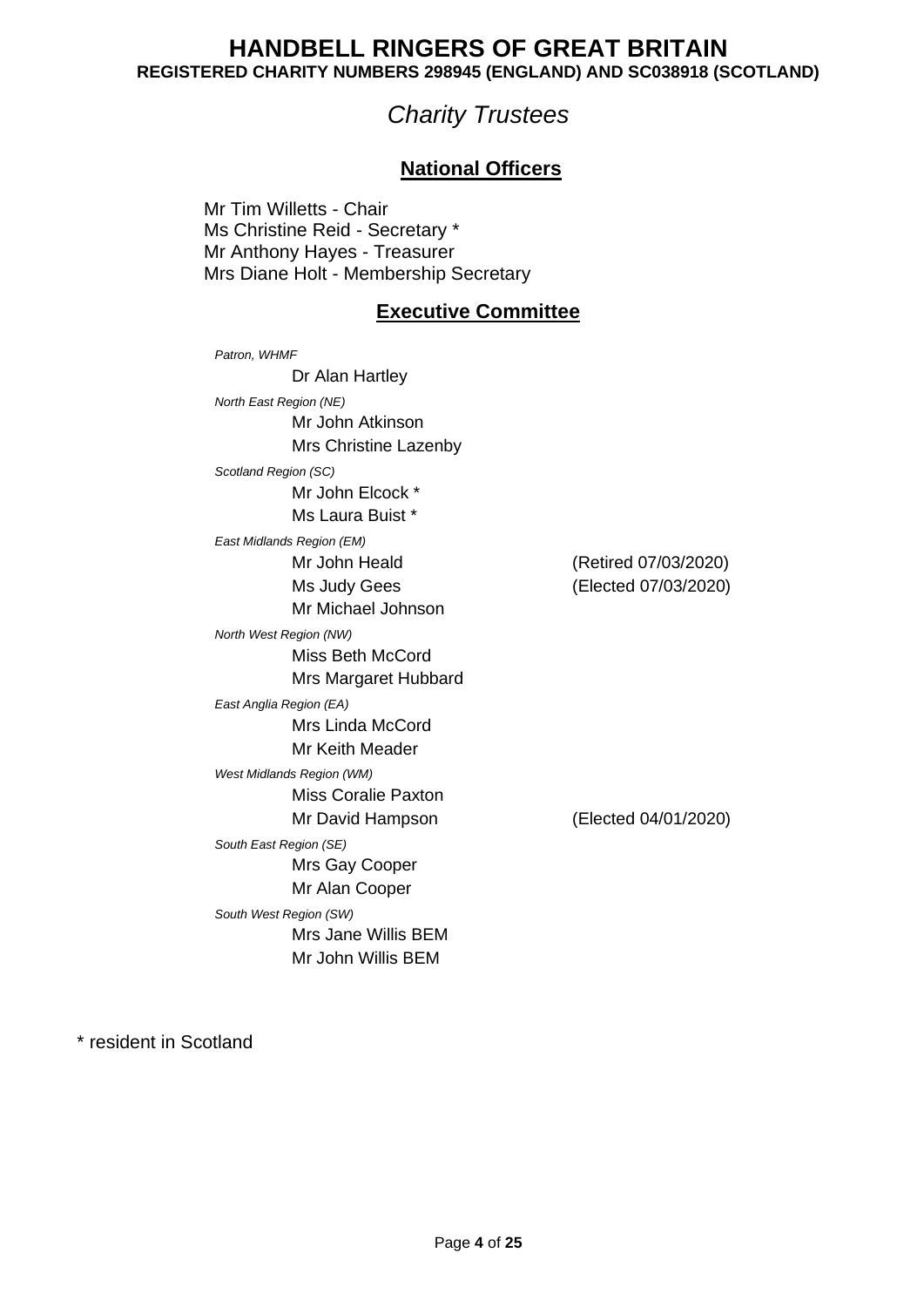## **TRUSTEES' REPORT**

The trustees present the annual report together with the financial statements of the charity for the year ended 31 December 2020.

## **Objectives and activities**

Handbell Ringers of Great Britain (HRGB) is a Registered Charity and an unincorporated Society founded in 1967 and is the major organisation in the United Kingdom dedicated to the promotion of handbell tune ringing. It is governed by its rules which were last amended on 17th April 2010. The Trustees are pleased to report that for the year ending 31st December 2020 the Society remained financially sound, assisted by a financial rebate under the Gift Aid Scheme and prudent control of expenditure. The Trustees, mindful of the fact that the level of the Gift Aid rebate reduced in 2012 and the increased costs of running the organisation, last proposed an increase in the annual membership fees from 1st January 2013, which was agreed at the AGM in 2012.

The Charity continues to work in line with its objective: 'To advance, provide and encourage for the public benefit, the art of handbell tune ringing in all its forms.' Conformity with this objective is achieved across the country, including Scotland, through workshops, residential courses, concerts and handbell rallies organised by members for the benefit of members and the general public.

HRGB Promotions Limited is a company limited by guarantee, registered in England (company number 2128737) and a registered charity (number 800808). The company is controlled by its 4 Directors who by virtue of its Articles of Association are the four Officers of HRGB. Accordingly the company is deemed to be a subsidiary of the Society within the context of Financial Reporting Standard number 2 "Accounting for Subsidiary Undertakings" and its results have been consolidated into the Charity's accounts. The subsidiary's aims and objectives are: 'To promote, encourage and educate the general public in the ancient art of handbell tune ringing.' In particular the company manages the finances relating to the attendance of UK ringers at International Handbell Symposia which are held every two years.

#### *Public benefit*

The trustees confirm that they have complied with the requirements of section 17 of the Charities Act 2011 to have due regard to the public benefit guidance published by the Charity Commission for England and Wales.

### **Achievements and Performance**

2020 has been a very unusual year, with all national events having to be cancelled or postponed as a result of the COVID-19 pandemic. Regional events taking place after the date of the first national "lock-down" in March, the use of handbells in schools, and even most group practices, have also had to be cancelled or severely curtailed. Because of the care taken by event organisers, officers and the NEC, this has not had a large negative impact upon our finances (please see below for more details).

During the year achievements have generally been on a small scale. These include:-

• Group leaders keeping in regular contact with group members, especially those who are vulnerable in some way, in order to ensure that they are OK, and to raise spirits.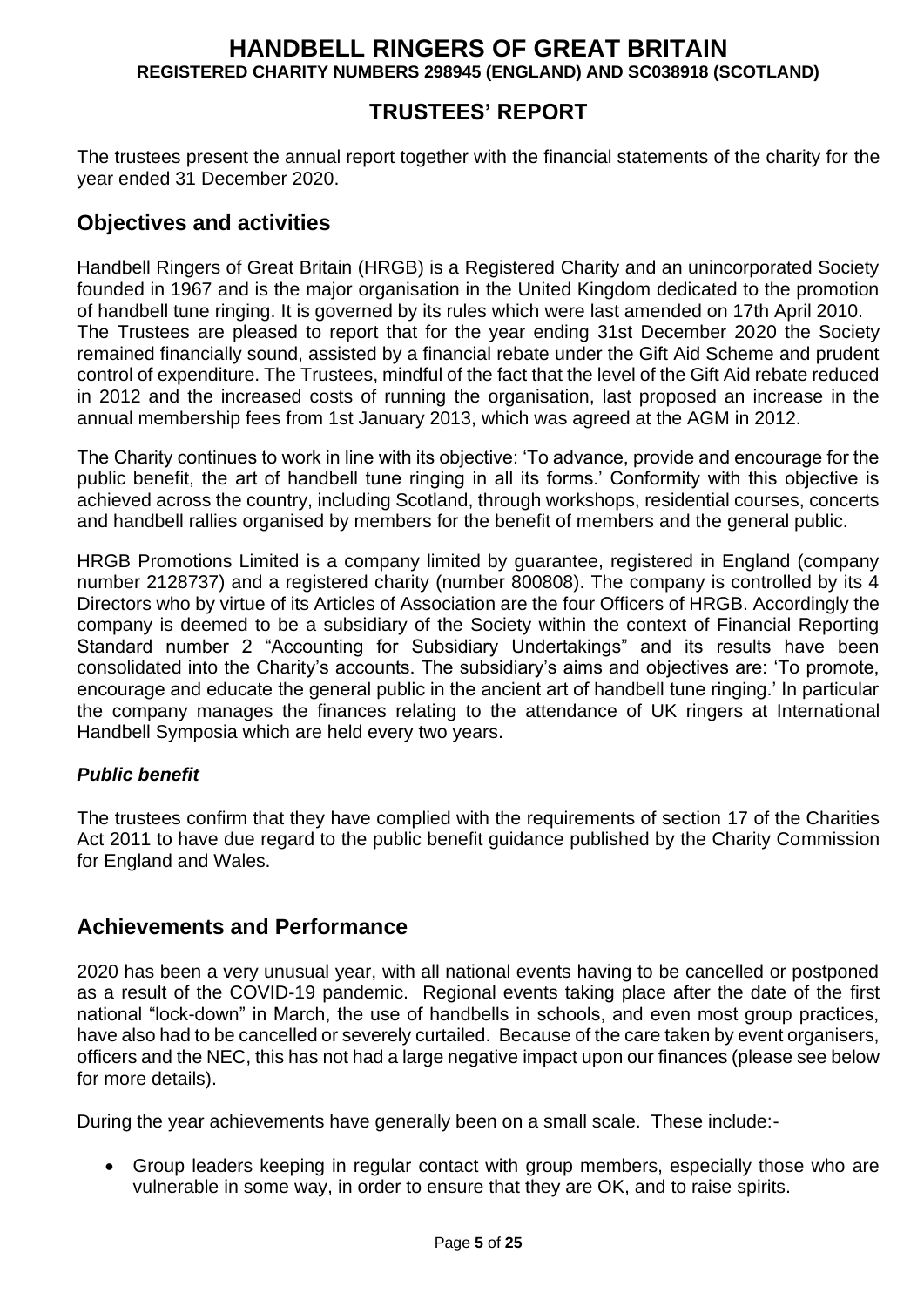## **TRUSTEES' REPORT (…continued)**

- HRGB's social media officer, website editor, magazine editor and regional newsletter editors, together with contributing members, continuing to publish and post news, stories and photographs, also designed to keep spirits high during the lockdown.
- Group members supporting each other, and each other's families, with tasks such as shopping, and learning how to use video-conferencing software.
- Some groups (both large and small) getting together to chat, and to ring bells where possible, using video-conferencing software. This has provided opportunities for younger and older group members alike, with younger members explaining to older members how to use the software, and older members explaining to newer, younger, members some handbell techniques.

In a very constructive development, members with knowledge and skills in using videoconferencing software and in teaching have led the first national HRGB webinar – designed for group leaders who were keen to get their groups ringing virtually. This attracted 75 participants, was very well received, and is due to be repeated in early 2021 due to demand.

In addition to national events, the biennial International Handbell Symposium due to take place in Hong Kong had to be cancelled. Although the prime reason for this was political unrest in Hong Kong there is no doubt that it would have been cancelled because of the COVID-19 pandemic. The major impacts of this cancellation have been (i) a lost opportunity to showcase British handbell ringing, and (ii) no financial activity for HRGB Promotions.

The National Executive Committee (trustees) have continued to meet – using video-conferencing software for their July and September meetings – and positive developments include:-

- The rapid drafting, editing and publishing of guidelines to members about handbell ringing during the COVID-19 pandemic;
- A review of our insurance needs:
- Decisions about national events in the short and medium term, which have worked out well;
- The adoption of HRGB's new safeguarding policy and procedures;
- The adoption of a number of constructive recommendations brought by the Development Group, which was established during our  $50<sup>th</sup>$  anniversary year and whose task was to consider how best to organise HRGB to ensure our next successful 50 years.

In addition, HRGB's new website, planning for which started in 2018, is now in use and has been very well received.

#### William Hartley Memorial Fund

During 2020, the WHMF continued with its support of new handbell teams across the UK, though clearly this has had to be severely curtailed because new demand for lease of the various sets of handbells, Belleplates<sup>®</sup> and handchimes was low. The Society had no requests for financial assistance during the year. The WHMF has now made 100 loans since its inception, all of which have been repaid on time. The lease of handbells to Northumbria University has been continued. In addition, small groups of bells are on loan to every Region of HRGB, to allow short term loans to teams who are looking for a small number of extra bells to enable members of the public to try handbell ringing.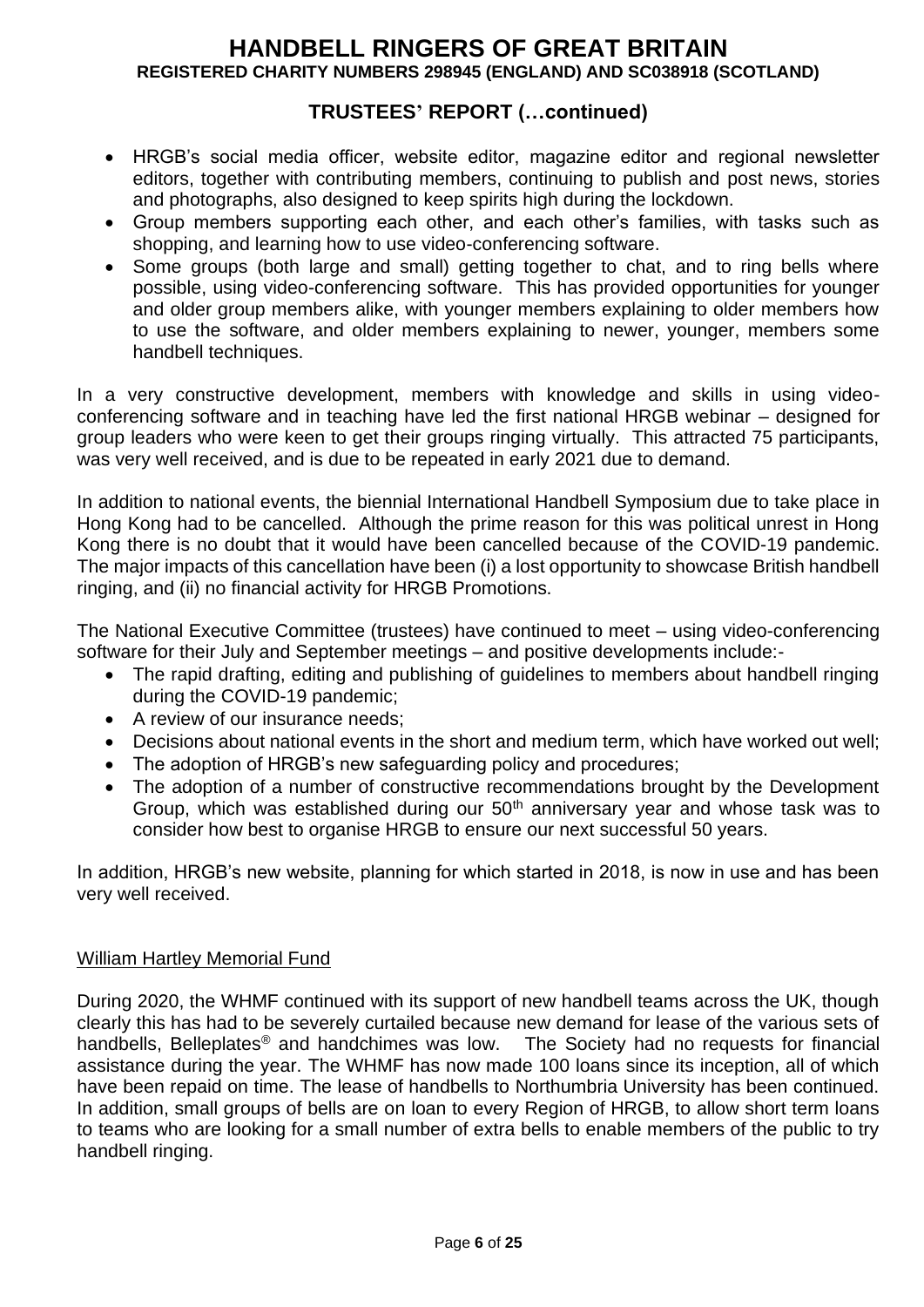## **TRUSTEES' REPORT (…continued)**

#### Vaughan Evans Bursary

The Bursary created by the Trustees for the support of young ringers to attend advanced ringing events supported the attendance of two young ringers at the last National Residential Ringing Week and will support at least two for the next National Residential Ringing Week in 2023. The Trustees agreed a £5,000 contribution to the Bursary fund from the National Events Fund and would be considered again in the future as needed to ensure the fund contained adequate funds for the future events.

## **Financial and Risk Review**

The group statement of financial activities for the year ending 31<sup>st</sup> December 2020 shows a net excess of income over expenditure of £4,027.

The principal source of income of the Charity was from donations and membership subscriptions, together with a tax refund from H.M. Revenue and Customs Gift Aid Scheme.

Sales income was considerably down year on year given the postponement of the National Rally amongst other things. A decrease in the cost of sales and sales related costs was recorded but a forced increase in the stock provision resulted in a net deficit. The provision against stock remains at what the Charity sees as a sensible prudent take on the stock provision.

The source of the subsidiary company's income during 2020 was only from bank interest. Expenditure resulted from normal company administration costs.

The Trustees have considered whether any major risks pertain to the subsidiary company and have concluded there are none. Further, the Trustees consider that there are systems in place to manage risks relating to the company.

Group investments increased in value during the year by £4,020 compared with an increase of £8,998 the previous year. We accept that market conditions may have some uncertainty in 2021 due to circumstances out of the Charity's control and so will monitor accordingly.

The William Hartley Memorial Fund continues to provide interest free loans to members and registered teams to enable them to purchase additional bells, refurbish bells etc. During the year the WHMF generated funds from donations and bank interest. The Crescendo Scheme was relaunched in 2015 as a free scheme designed for new, young ringers which is staged to maintain enthusiasm and progression with four progressive certificates that can be won plus additional lapel badges (for a small charge).

A significant item of expenditure is the cost of publishing "Reverberations" the Charity's six-monthly journal which is an important source of communication with the members. Some of the cost is recovered through suppliers' advertisements published in the magazine. After allowing for advertisement income, the net cost of the journal went up from £12,059 to £12,455. This increase has come about mainly from some rises in publishing / distribution costs.

Regional newsletters continue to provide regions with news of local events and the cost of producing these (less advertising income) went down from £4,755 to £3,013. This has come about as some regions have now moved onto digital platforms to send their news.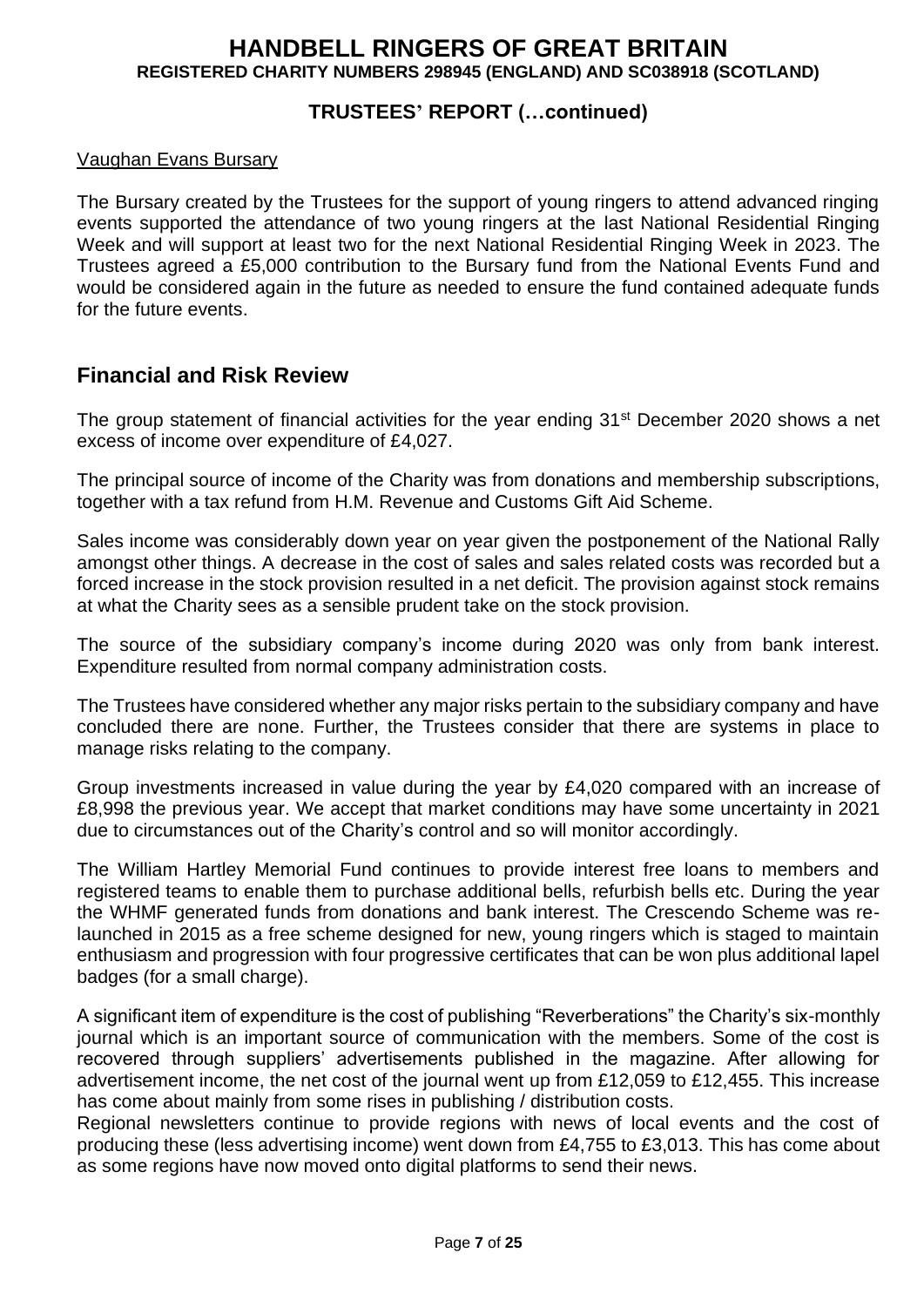## **TRUSTEES' REPORT (…continued)**

General Administration expenditure decreased during the year primarily due to NEC meetings being held via platforms (such as Zoom) given face to face / group meetings have been restricted for the majority of the year. This has proven to work better for the majority of attendees and we are looking to continue these meetings via Zoom for at least all 2021 and possibly further into the future. The licences held by HRGB have been made available to regional activities and some regions have even purchased their own licences for use within their region.

Funds above and beyond those required for the day to day business of the Charity are placed in high interest accounts to maximise investment income. Financially, the Trustees consider that the Charity is sound.

## **Statement regarding the effect of COVID-19 on the activities and finances of HRGB**

The COVID-19 pandemic has had a significant impact on the whole world and a particular impact in the United Kingdom. The health impacts have been felt disproportionately by people who are 70 years old and above. Our heartfelt condolences go out to anyone who has lost a relative or friend at this time.

Handbell Ringers of Great Britain (HRGB) has had to cancel or postpone both large and small activities in 2020 as a result of the pandemic. However, because of the care taken by our event organisers, and the constructive reactions of venue managers and our own members, we are clear that the Charity's financial state remains robust.

As an example: the only significant payment made for venue services that could not be provided because of the pandemic was £20,000. The venue offered to keep this payment on account to be used when we were able to meet once more, and the event organisers have planned carefully, consulting members including organisers of other events, to ensure that we would not lose the £20,000 and, in addition, the changing date of the event would not have a negative impact on other handbell events.

We are very appreciative of the time and effort that has been put into this, and other negotiations – similar although much smaller. Nevertheless, had such negotiations not been successful, our reserves would still have been sufficient to cover such losses without negative effects on the operation of HRGB.

Our approach to re-starting handbell events will be careful and cautious, taking full account of all Governmental advice about gatherings and social distancing in England, Wales and Scotland.

The pandemic has had no impact on the financial situation of HRGB Promotions. It may be that disruption is caused to the cycle of international handbell events. However, as HRGB has made no bookings or payments relating to the next international event to be held in the UK (currently scheduled for 2026) we are confident that there will be no impact from this pandemic.

We are clear that our reserves and our financial procedures are robust. We are not aware of any consequences of the COVID-19 pandemic which will have a significant negative impact on our financial status.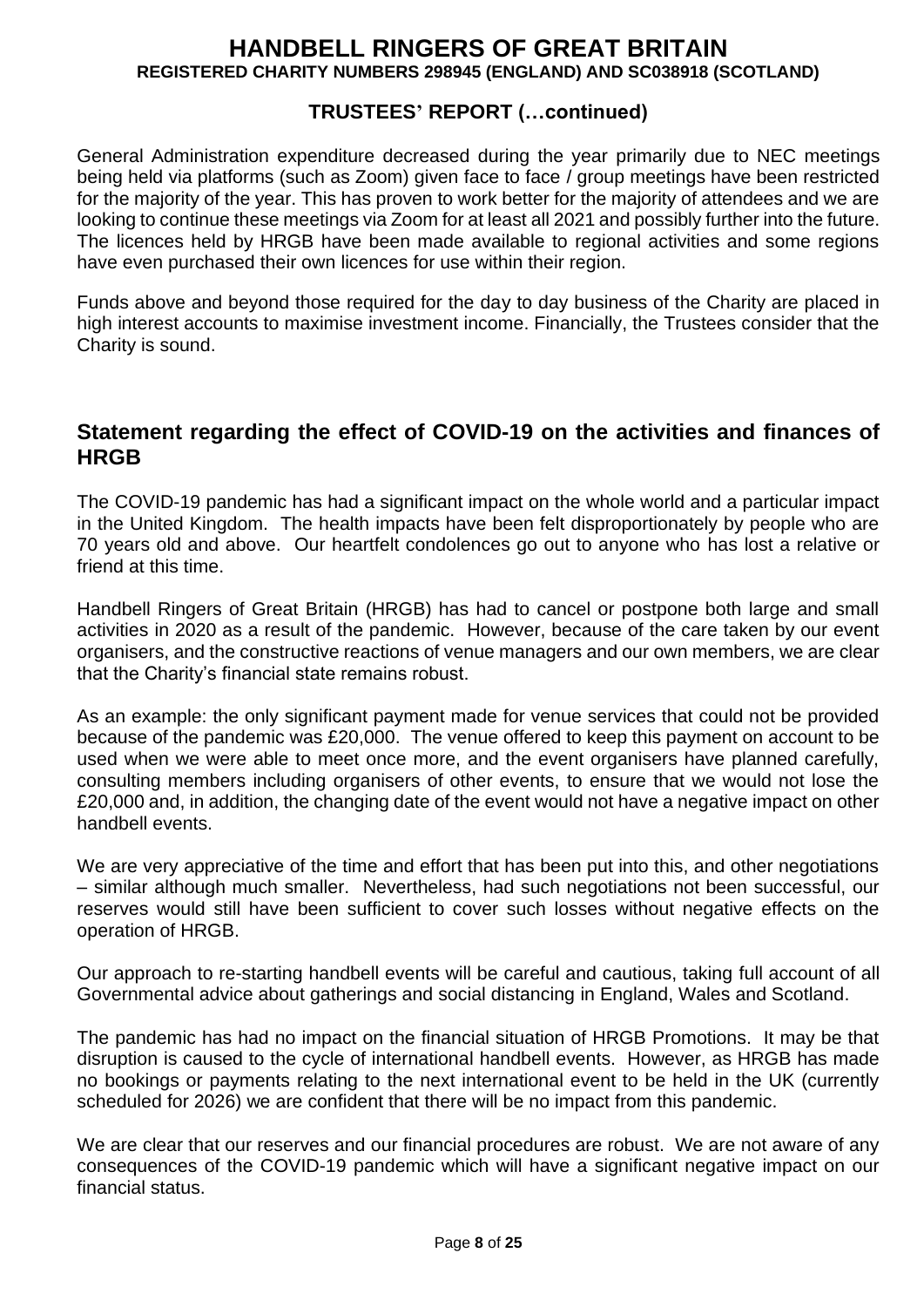### **TRUSTEES' REPORT (…continued)**

## **Policy on Reserves**

It is considered that the level of reserves held by the Charity and its subsidiary company is reasonable based upon the projections of the level of funding required for the UK preparation and hosting the next International Handbell Symposium. Additions to the countries that make up the IHC (International Handbell Committee) meant that an increase to the rotating countries hosting an International Symposium may have pushed the UK back to 2028, however Handbell Ringers of Singapore said they would prefer to host in 2028, thus keeping the UK with 2026. This will be 14 years after the last UK held Symposium due to the addition of a Symposium in Hong Kong being added into the rotation in 2020.

The Charity has also continued its policy of maintaining reserves at a level sufficient to cover the costs associated with the organisation of National Rallies in three consecutive years.

## **Structure, Governance and Management**

The Charity is governed by a National Executive Committee consisting of four elected officers, a patron for the William Hartley Memorial Fund (WHMF) and (up to) two representatives elected from each of eight branches. The Executive Committee is responsible for the prudent management of the Society and determination of policy in line with Governmental and Charity law. Day to day administration of the Society is carried out by the elected Officers. All members of the National Executive Committee are Trustees of the Charity. The Charity operates a branch in Scotland and in order to comply with legislation from the Scottish Parliament it was necessary for the Society to register as a Charity in Scotland with the Office of the Scottish Charity Regulator (OSCR) during 2007.

Trustee Induction and Training: Induction for new Trustees includes the provision of the relevant guidance notes, reports and accounts (Charity Commission and OSCR guidance notes on the responsibility of Trustees, the Society Rules and a copy of the most recent Trustees' report which includes the most recent accounts for the Society) with opportunities to question and discuss these with officers, together with the regular Executive Committee Meetings which provide updates on aspects of Governmental and Charity law that may affect Society governance and management.

The Trustees have paid due regard to guidance issued by the Charity Commission under section 4 of the Charities Act 2006 regarding public benefit.

In accordance with the decision made by the Trustees in 2009, proposals to revise the procedures for voting for the post of Officers of HRGB at contested elections were introduced and approved at the Annual General Meeting in 2010. Following this approval, the Trustees agreed new voting procedures which were available, should they be required, from the beginning of 2011.

The annual report was approved by the trustees of the charity on 03/07/2021 and signed on its behalf by:

Tim Wusser ╭

Mr T. J. Willetts – Chair 03/07/2021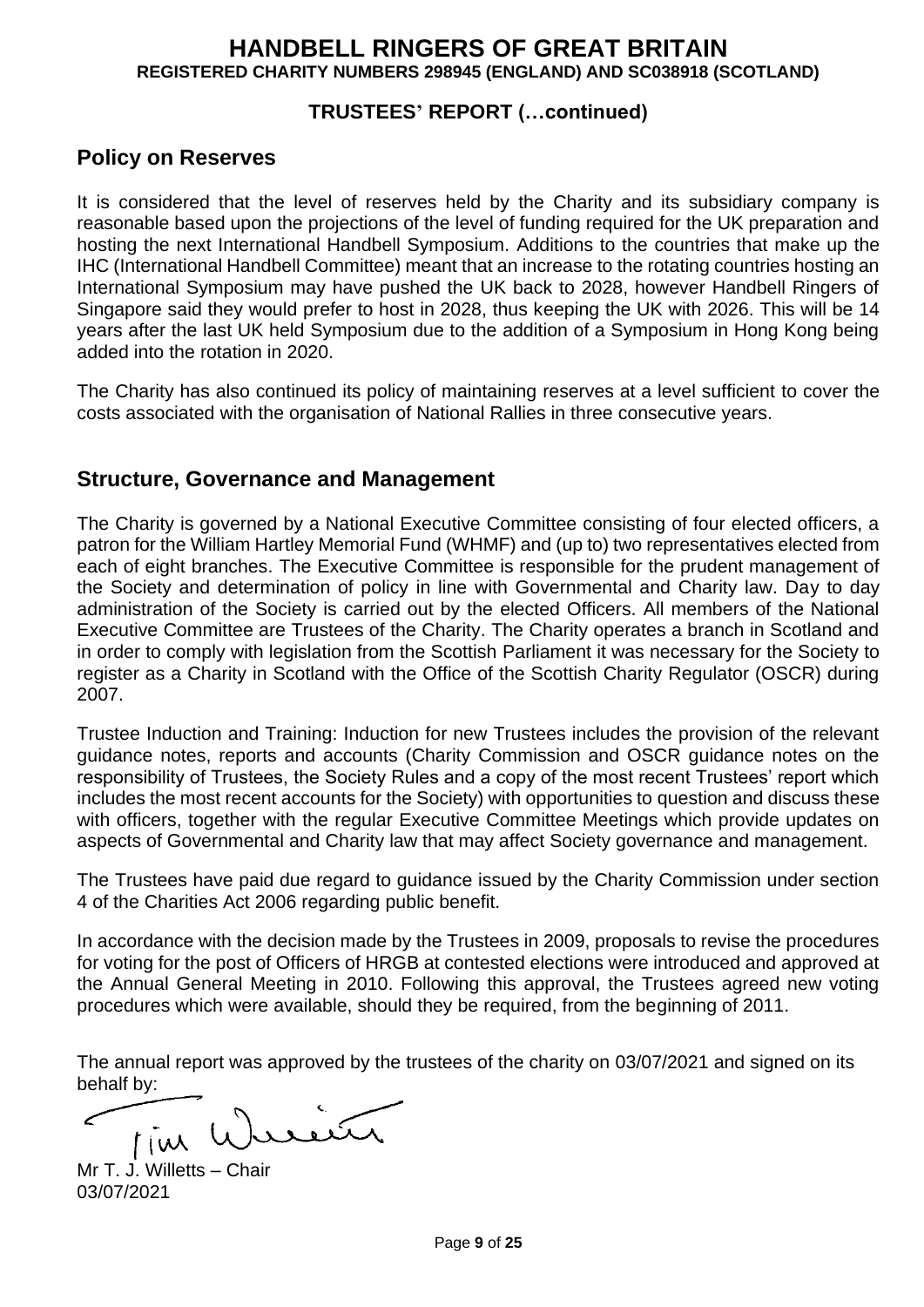## **STATEMENT OF TRUSTEES' RESPONSIBILITIES**

Laws applicable to charities in England, Wales and Scotland require the Trustees to prepare financial statements for each financial year which give a true and fair view of the Charity's financial activities during the year and of its financial position at the end of the year. In preparing those financial statements, the Trustees are required to:

- Select suitable accounting policies and then apply them consistently;
- Observe the methods and principles in the Charities SORP;
- Make judgements and estimates that are reasonable and prudent;
- State whether applicable accounting standards and statements of recommended practice have been followed subject to any departures disclosed and explained in the financial statements; and
- Prepare the financial statements on the going concern basis unless it is inappropriate to presume that the Charity will continue in business.

The Trustees are responsible for keeping accounting records which disclose with reasonable accuracy at any time the financial position of the Charity and enable them to ensure that the financial statements comply with the Charities Act 2011 and other associated and relevant legislation. They are also responsible for safeguarding the assets of the Charity and hence for taking reasonable steps for the prevention and detection of fraud and other irregularities.

Approved by the trustees of the charity on 03/07/2021 and signed on its behalf by:

سمح rain  $I(\omega)$ 

Mr T. J. Willetts – Chair 03/07/2021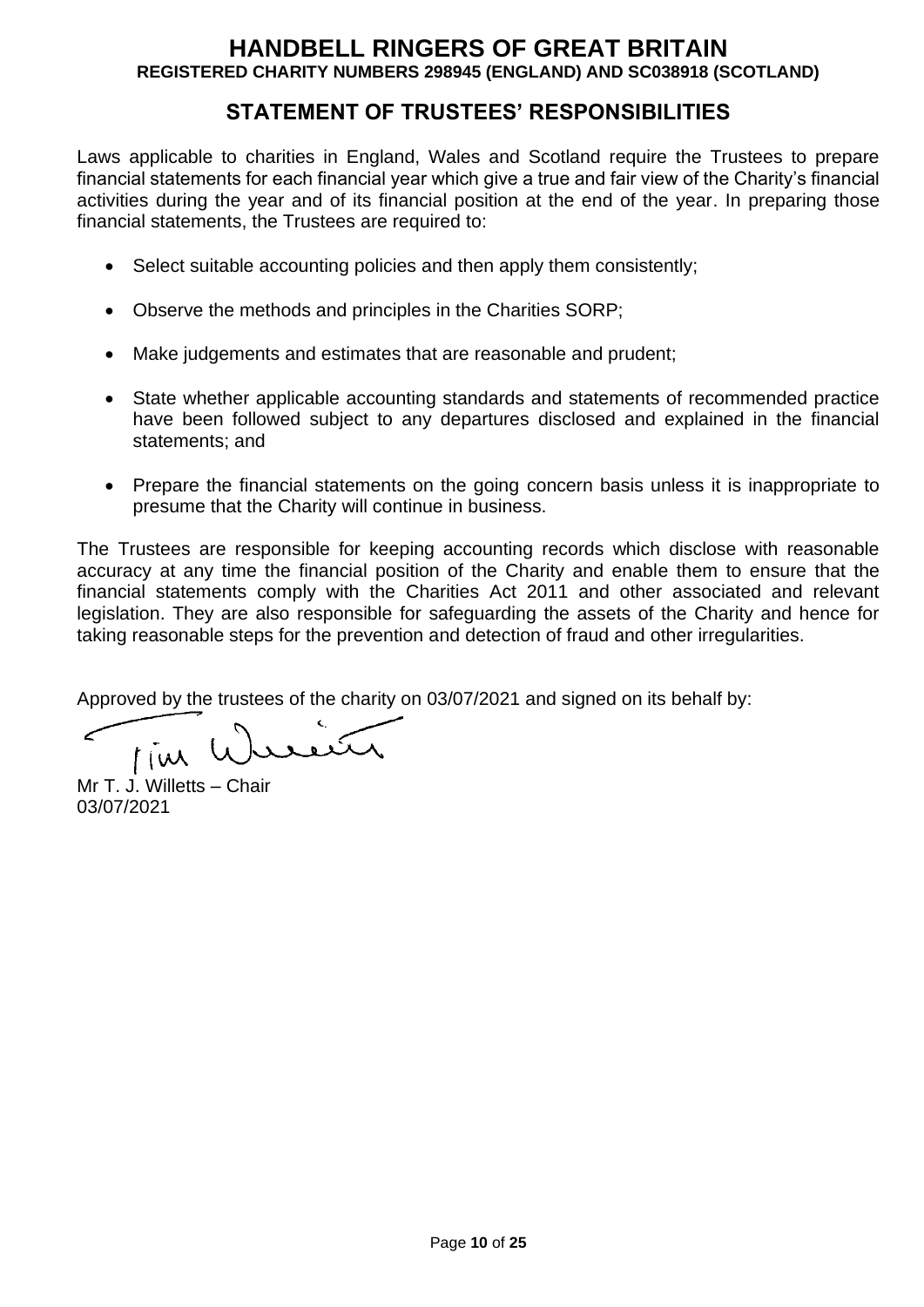#### **GROUP STATEMENT OF FINANCIAL ACTIVITIES FOR THE YEAR ENDED 31ST DECEMBER 2020**

| Note<br>William<br>no<br>The 1900<br>Hartley<br>All<br>2020<br>2019<br><b>Bells</b><br>Memorial<br>Fund<br>£<br>£<br>£<br>£<br>£<br>£<br>Income and endowments from:<br>Donations and legacies<br>Donations<br>13<br>4,976<br>395<br>5,371<br>6,168<br>14<br>Grants<br>1,492<br>Membership subscriptions<br>25,760<br>25,760<br>27,062<br>Regional subscriptions<br><b>Team Registrations</b><br>8<br>8<br>73<br><b>Gift Aid Taxation</b><br>2,379<br>2,379<br>2,272<br>33,123<br>33,518<br>395<br>37,067<br><b>Total</b><br>$\blacksquare$<br>$\blacksquare$<br>Charitable activities<br>Sales Income<br>9,699<br>9,699<br>23,114<br>National Rally 2019<br>77,202<br>National Rally 2020<br>National Residential Ringing Week 2019<br>42,387<br>UK Bronze 2020<br>Rallies & Events<br>7,481<br>7,481<br>23,422<br>166<br>Regional Ensembles and Orchestra<br>166<br>3,639<br>Festivals<br>210<br>Crescendo Scheme<br>36<br>36<br>Bell loan fee<br>550<br>Raffles<br>873<br>82<br>82<br>1,036<br>Advertising<br>1,036<br>1,074<br>Miscellaneous<br>33<br>33<br>77<br>18,497<br>18,533<br>172,548<br><b>Total</b><br>36<br>۰<br>Investments<br>Interest from bank and other deposits<br>2,089<br>38<br>2,127<br>2,770<br>$\overline{\phantom{0}}$<br>$\overline{\phantom{a}}$<br><b>Total</b><br>2,089<br>38<br>2,127<br>2,770<br>$\blacksquare$<br>$\qquad \qquad \blacksquare$<br>53,709<br>54,178<br>212,385<br>Total Income and endowments:<br>469<br>٠<br>- |  | Unrestricted<br>funds | Restricted funds | Endowment<br>funds | <b>Total funds</b> | Prior<br>period<br>Total<br>funds |
|------------------------------------------------------------------------------------------------------------------------------------------------------------------------------------------------------------------------------------------------------------------------------------------------------------------------------------------------------------------------------------------------------------------------------------------------------------------------------------------------------------------------------------------------------------------------------------------------------------------------------------------------------------------------------------------------------------------------------------------------------------------------------------------------------------------------------------------------------------------------------------------------------------------------------------------------------------------------------------------------------------------------------------------------------------------------------------------------------------------------------------------------------------------------------------------------------------------------------------------------------------------------------------------------------------------------------------------------------------------------------------------------------------------------------------------------------------------|--|-----------------------|------------------|--------------------|--------------------|-----------------------------------|
|                                                                                                                                                                                                                                                                                                                                                                                                                                                                                                                                                                                                                                                                                                                                                                                                                                                                                                                                                                                                                                                                                                                                                                                                                                                                                                                                                                                                                                                                  |  |                       |                  |                    |                    |                                   |
|                                                                                                                                                                                                                                                                                                                                                                                                                                                                                                                                                                                                                                                                                                                                                                                                                                                                                                                                                                                                                                                                                                                                                                                                                                                                                                                                                                                                                                                                  |  |                       |                  |                    |                    |                                   |
|                                                                                                                                                                                                                                                                                                                                                                                                                                                                                                                                                                                                                                                                                                                                                                                                                                                                                                                                                                                                                                                                                                                                                                                                                                                                                                                                                                                                                                                                  |  |                       |                  |                    |                    |                                   |
|                                                                                                                                                                                                                                                                                                                                                                                                                                                                                                                                                                                                                                                                                                                                                                                                                                                                                                                                                                                                                                                                                                                                                                                                                                                                                                                                                                                                                                                                  |  |                       |                  |                    |                    |                                   |
|                                                                                                                                                                                                                                                                                                                                                                                                                                                                                                                                                                                                                                                                                                                                                                                                                                                                                                                                                                                                                                                                                                                                                                                                                                                                                                                                                                                                                                                                  |  |                       |                  |                    |                    |                                   |
|                                                                                                                                                                                                                                                                                                                                                                                                                                                                                                                                                                                                                                                                                                                                                                                                                                                                                                                                                                                                                                                                                                                                                                                                                                                                                                                                                                                                                                                                  |  |                       |                  |                    |                    |                                   |
|                                                                                                                                                                                                                                                                                                                                                                                                                                                                                                                                                                                                                                                                                                                                                                                                                                                                                                                                                                                                                                                                                                                                                                                                                                                                                                                                                                                                                                                                  |  |                       |                  |                    |                    |                                   |
|                                                                                                                                                                                                                                                                                                                                                                                                                                                                                                                                                                                                                                                                                                                                                                                                                                                                                                                                                                                                                                                                                                                                                                                                                                                                                                                                                                                                                                                                  |  |                       |                  |                    |                    |                                   |
|                                                                                                                                                                                                                                                                                                                                                                                                                                                                                                                                                                                                                                                                                                                                                                                                                                                                                                                                                                                                                                                                                                                                                                                                                                                                                                                                                                                                                                                                  |  |                       |                  |                    |                    |                                   |
|                                                                                                                                                                                                                                                                                                                                                                                                                                                                                                                                                                                                                                                                                                                                                                                                                                                                                                                                                                                                                                                                                                                                                                                                                                                                                                                                                                                                                                                                  |  |                       |                  |                    |                    |                                   |
|                                                                                                                                                                                                                                                                                                                                                                                                                                                                                                                                                                                                                                                                                                                                                                                                                                                                                                                                                                                                                                                                                                                                                                                                                                                                                                                                                                                                                                                                  |  |                       |                  |                    |                    |                                   |
|                                                                                                                                                                                                                                                                                                                                                                                                                                                                                                                                                                                                                                                                                                                                                                                                                                                                                                                                                                                                                                                                                                                                                                                                                                                                                                                                                                                                                                                                  |  |                       |                  |                    |                    |                                   |
|                                                                                                                                                                                                                                                                                                                                                                                                                                                                                                                                                                                                                                                                                                                                                                                                                                                                                                                                                                                                                                                                                                                                                                                                                                                                                                                                                                                                                                                                  |  |                       |                  |                    |                    |                                   |
|                                                                                                                                                                                                                                                                                                                                                                                                                                                                                                                                                                                                                                                                                                                                                                                                                                                                                                                                                                                                                                                                                                                                                                                                                                                                                                                                                                                                                                                                  |  |                       |                  |                    |                    |                                   |
|                                                                                                                                                                                                                                                                                                                                                                                                                                                                                                                                                                                                                                                                                                                                                                                                                                                                                                                                                                                                                                                                                                                                                                                                                                                                                                                                                                                                                                                                  |  |                       |                  |                    |                    |                                   |
|                                                                                                                                                                                                                                                                                                                                                                                                                                                                                                                                                                                                                                                                                                                                                                                                                                                                                                                                                                                                                                                                                                                                                                                                                                                                                                                                                                                                                                                                  |  |                       |                  |                    |                    |                                   |
|                                                                                                                                                                                                                                                                                                                                                                                                                                                                                                                                                                                                                                                                                                                                                                                                                                                                                                                                                                                                                                                                                                                                                                                                                                                                                                                                                                                                                                                                  |  |                       |                  |                    |                    |                                   |
|                                                                                                                                                                                                                                                                                                                                                                                                                                                                                                                                                                                                                                                                                                                                                                                                                                                                                                                                                                                                                                                                                                                                                                                                                                                                                                                                                                                                                                                                  |  |                       |                  |                    |                    |                                   |
|                                                                                                                                                                                                                                                                                                                                                                                                                                                                                                                                                                                                                                                                                                                                                                                                                                                                                                                                                                                                                                                                                                                                                                                                                                                                                                                                                                                                                                                                  |  |                       |                  |                    |                    |                                   |
|                                                                                                                                                                                                                                                                                                                                                                                                                                                                                                                                                                                                                                                                                                                                                                                                                                                                                                                                                                                                                                                                                                                                                                                                                                                                                                                                                                                                                                                                  |  |                       |                  |                    |                    |                                   |
|                                                                                                                                                                                                                                                                                                                                                                                                                                                                                                                                                                                                                                                                                                                                                                                                                                                                                                                                                                                                                                                                                                                                                                                                                                                                                                                                                                                                                                                                  |  |                       |                  |                    |                    |                                   |
|                                                                                                                                                                                                                                                                                                                                                                                                                                                                                                                                                                                                                                                                                                                                                                                                                                                                                                                                                                                                                                                                                                                                                                                                                                                                                                                                                                                                                                                                  |  |                       |                  |                    |                    |                                   |
|                                                                                                                                                                                                                                                                                                                                                                                                                                                                                                                                                                                                                                                                                                                                                                                                                                                                                                                                                                                                                                                                                                                                                                                                                                                                                                                                                                                                                                                                  |  |                       |                  |                    |                    |                                   |
|                                                                                                                                                                                                                                                                                                                                                                                                                                                                                                                                                                                                                                                                                                                                                                                                                                                                                                                                                                                                                                                                                                                                                                                                                                                                                                                                                                                                                                                                  |  |                       |                  |                    |                    |                                   |
|                                                                                                                                                                                                                                                                                                                                                                                                                                                                                                                                                                                                                                                                                                                                                                                                                                                                                                                                                                                                                                                                                                                                                                                                                                                                                                                                                                                                                                                                  |  |                       |                  |                    |                    |                                   |
|                                                                                                                                                                                                                                                                                                                                                                                                                                                                                                                                                                                                                                                                                                                                                                                                                                                                                                                                                                                                                                                                                                                                                                                                                                                                                                                                                                                                                                                                  |  |                       |                  |                    |                    |                                   |
|                                                                                                                                                                                                                                                                                                                                                                                                                                                                                                                                                                                                                                                                                                                                                                                                                                                                                                                                                                                                                                                                                                                                                                                                                                                                                                                                                                                                                                                                  |  |                       |                  |                    |                    |                                   |
|                                                                                                                                                                                                                                                                                                                                                                                                                                                                                                                                                                                                                                                                                                                                                                                                                                                                                                                                                                                                                                                                                                                                                                                                                                                                                                                                                                                                                                                                  |  |                       |                  |                    |                    |                                   |
|                                                                                                                                                                                                                                                                                                                                                                                                                                                                                                                                                                                                                                                                                                                                                                                                                                                                                                                                                                                                                                                                                                                                                                                                                                                                                                                                                                                                                                                                  |  |                       |                  |                    |                    |                                   |
|                                                                                                                                                                                                                                                                                                                                                                                                                                                                                                                                                                                                                                                                                                                                                                                                                                                                                                                                                                                                                                                                                                                                                                                                                                                                                                                                                                                                                                                                  |  |                       |                  |                    |                    |                                   |
|                                                                                                                                                                                                                                                                                                                                                                                                                                                                                                                                                                                                                                                                                                                                                                                                                                                                                                                                                                                                                                                                                                                                                                                                                                                                                                                                                                                                                                                                  |  |                       |                  |                    |                    |                                   |
|                                                                                                                                                                                                                                                                                                                                                                                                                                                                                                                                                                                                                                                                                                                                                                                                                                                                                                                                                                                                                                                                                                                                                                                                                                                                                                                                                                                                                                                                  |  |                       |                  |                    |                    |                                   |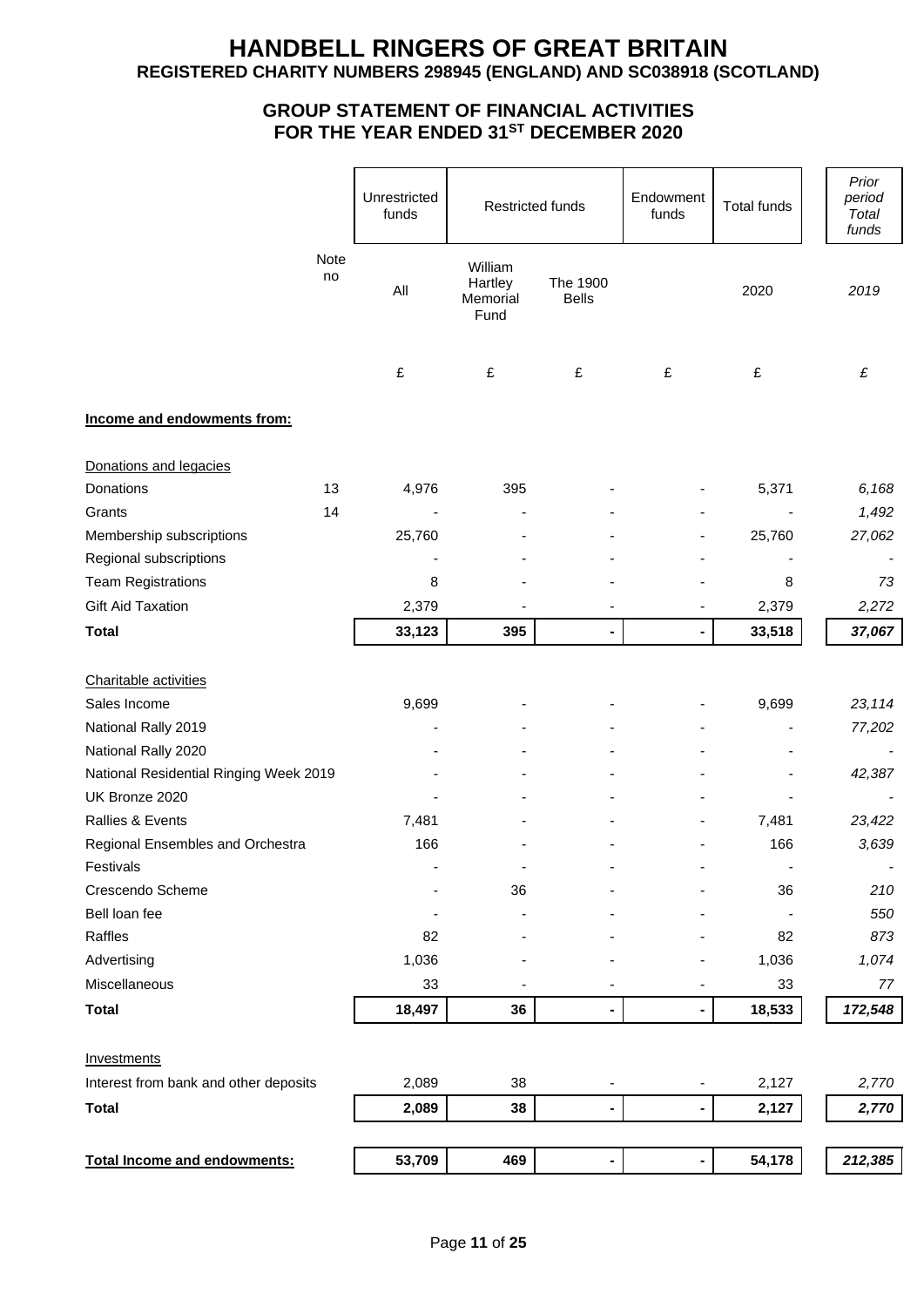|                                             |            |                          |                                        | Restricted funds         | Endowment<br>funds | <b>Total funds</b> | Prior<br>period<br>Total<br>funds |
|---------------------------------------------|------------|--------------------------|----------------------------------------|--------------------------|--------------------|--------------------|-----------------------------------|
|                                             | Note<br>no | All                      | William<br>Hartley<br>Memorial<br>Fund | The 1900<br><b>Bells</b> |                    | 2020               | 2019                              |
|                                             |            | £                        | £                                      | £                        | £                  | £                  | £                                 |
| Expenditure on:                             |            |                          |                                        |                          |                    |                    |                                   |
| Charitable activities                       |            |                          |                                        |                          |                    |                    |                                   |
| Cost of Goods Sold and other Sales<br>Costs |            | 12,246                   |                                        |                          |                    | 12,246             | 8,872                             |
| National Rally 2019                         |            | $\overline{\phantom{0}}$ |                                        |                          |                    | $\blacksquare$     | 69,656                            |
| National Rally 2020                         |            |                          |                                        |                          |                    |                    |                                   |
| National Residential Ringing Week 2019      |            |                          |                                        |                          |                    |                    | 42,584                            |
| UK Bronze 2020                              |            |                          |                                        |                          |                    |                    |                                   |
| International Symposium 2020                |            |                          |                                        |                          |                    |                    |                                   |
| Rallies & Events                            |            | 8,145                    |                                        |                          |                    | 8,145              | 20,642                            |
| Regional Ensembles and<br>Orchestra         |            | 399                      |                                        |                          |                    | 399                | 4,012                             |
| Crescendo Scheme                            |            | ۰                        | 249                                    |                          |                    | 249                | 160                               |
| "Handbells Into Schools"                    |            |                          |                                        |                          |                    |                    |                                   |
| 50th Anniversary Expenditure                |            | 25                       |                                        |                          |                    | 25                 | 10                                |
| Equipment and repairs                       |            |                          |                                        |                          |                    |                    | 2,518                             |
| <b>Competition Prizes</b>                   |            |                          |                                        |                          |                    |                    |                                   |
| Reverberations                              |            | 13,491                   |                                        |                          |                    | 13,491             | 13,103                            |
| <b>Regional Newsletters</b>                 |            | 3,013                    |                                        |                          |                    | 3,013              | 4,785                             |
| International Handbell Committee            |            | 80                       |                                        |                          |                    | 80                 | 80                                |
| Insurance                                   |            | 1,528                    | 1,161                                  |                          |                    | 2,689              | 2,332                             |
| Society Membership fees                     |            | 465                      |                                        |                          |                    | 465                | 465                               |
| Donations                                   |            | 94                       |                                        |                          |                    | 94                 | 492                               |
| General Admin (stationery, postage etc.)    |            | 10,598                   |                                        |                          |                    | 10,598             | 16,931                            |
| Rent                                        |            | 273                      |                                        |                          |                    | 273                | 891                               |
| Miscellaneous                               |            | 85                       | 233                                    | ٠                        |                    | 318                | 486                               |
| <b>Total</b>                                |            | 50,442                   | 1,643                                  | $\blacksquare$           |                    | 52,085             | 188,019                           |
| <b>Other</b>                                |            |                          |                                        |                          |                    |                    |                                   |
| Bank charges                                |            | 1,051                    |                                        |                          |                    | 1,051              | 1,682                             |
| Accounting fees                             | 10         | 1,035                    |                                        |                          |                    | 1,035              | 1,035                             |
| <b>Total</b>                                |            | 2,086                    | -                                      | $\blacksquare$           |                    | 2,086              | 2,717                             |
|                                             |            |                          |                                        |                          |                    |                    |                                   |
| <b>Total Expenditure:</b>                   |            | 52,528                   | 1,643                                  | $\overline{a}$           |                    | 54,171             | 190,736                           |
|                                             |            |                          |                                        |                          |                    |                    |                                   |
| Net gains / (losses) on                     | $\bf 8$    | 4,020                    |                                        |                          |                    | 4,020              | 8,998                             |
| investments                                 |            |                          |                                        |                          |                    |                    |                                   |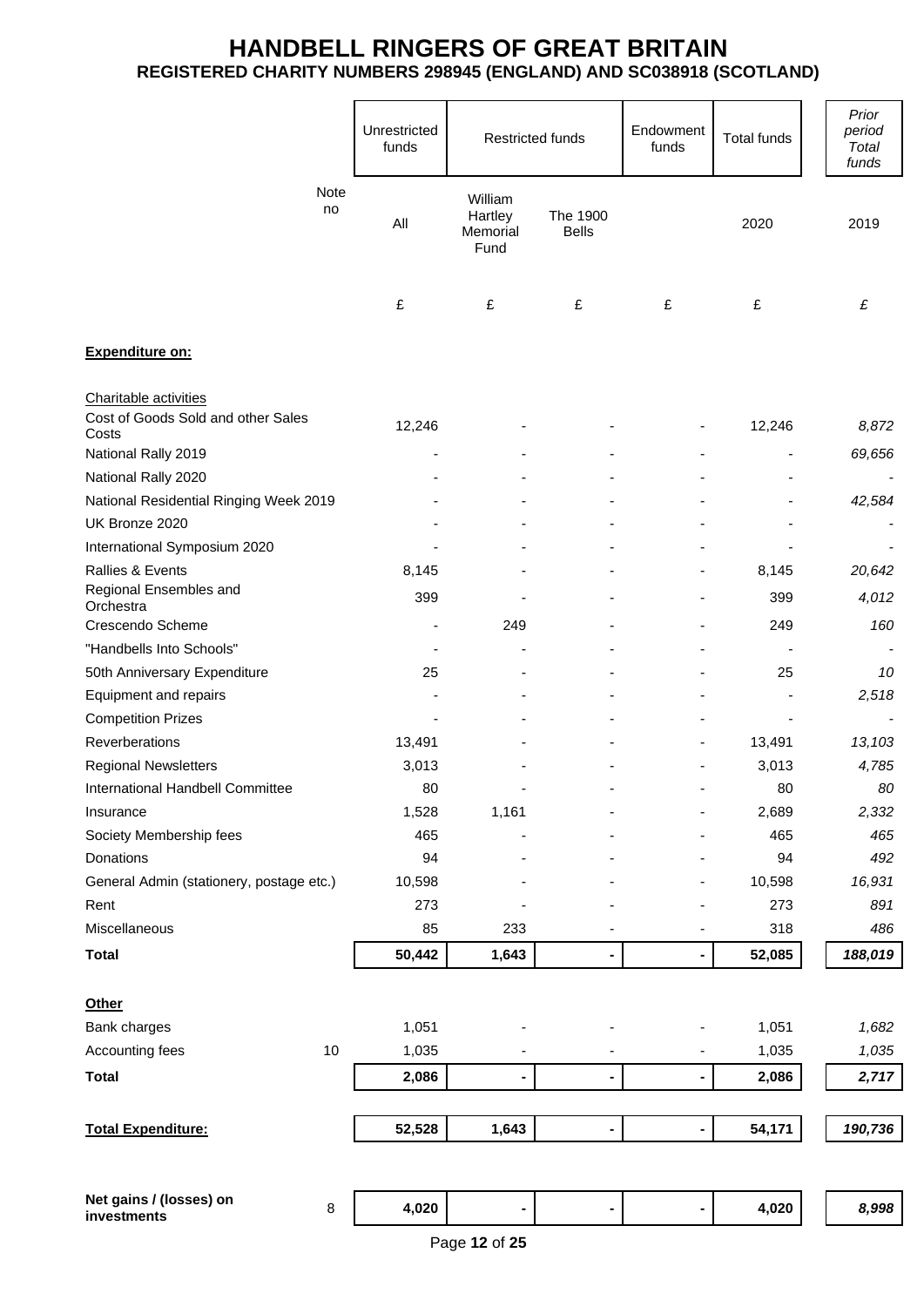|                                                                       |                | Unrestricted<br>funds | <b>Restricted funds</b>                |                          | Endowment<br>funds | <b>Total funds</b> | Prior<br>period<br>Total funds |
|-----------------------------------------------------------------------|----------------|-----------------------|----------------------------------------|--------------------------|--------------------|--------------------|--------------------------------|
|                                                                       | Note<br>no     | All                   | William<br>Hartley<br>Memorial<br>Fund | The 1900<br><b>Bells</b> |                    | 2020               | 2019                           |
|                                                                       |                | £                     | £                                      | £                        | £                  | £                  | £                              |
| Net income / (expenditure)                                            |                | 5,201                 | (1, 174)                               |                          |                    | 4,027              | 30,647                         |
| <b>Transfers between funds</b>                                        |                |                       | 225                                    | (5, 225)                 | 5,000              |                    |                                |
| Other recognised gains / (losses):<br>Gains / (losses) on revaluation |                |                       |                                        |                          |                    |                    |                                |
| of fixed assets                                                       | $\overline{4}$ | (3, 391)              |                                        |                          | $\blacksquare$     | (3, 391)           | 3,727                          |
| Net movement in funds:                                                |                | 1,810                 | (949)                                  | (5, 225)                 | 5,000              | 636                | 34,374                         |
| <b>Reconciliation of funds:</b>                                       |                |                       |                                        |                          |                    |                    |                                |
| Total funds brought forward                                           |                | 413,030               | 14,159                                 | 5,225                    | 90,581             | 522,995            | 488,621                        |
| <b>Total funds carried forward</b>                                    | 9              | 414,840               | 13,210                                 | <b>NIL</b>               | 95,581             | 523,631            | 522,995                        |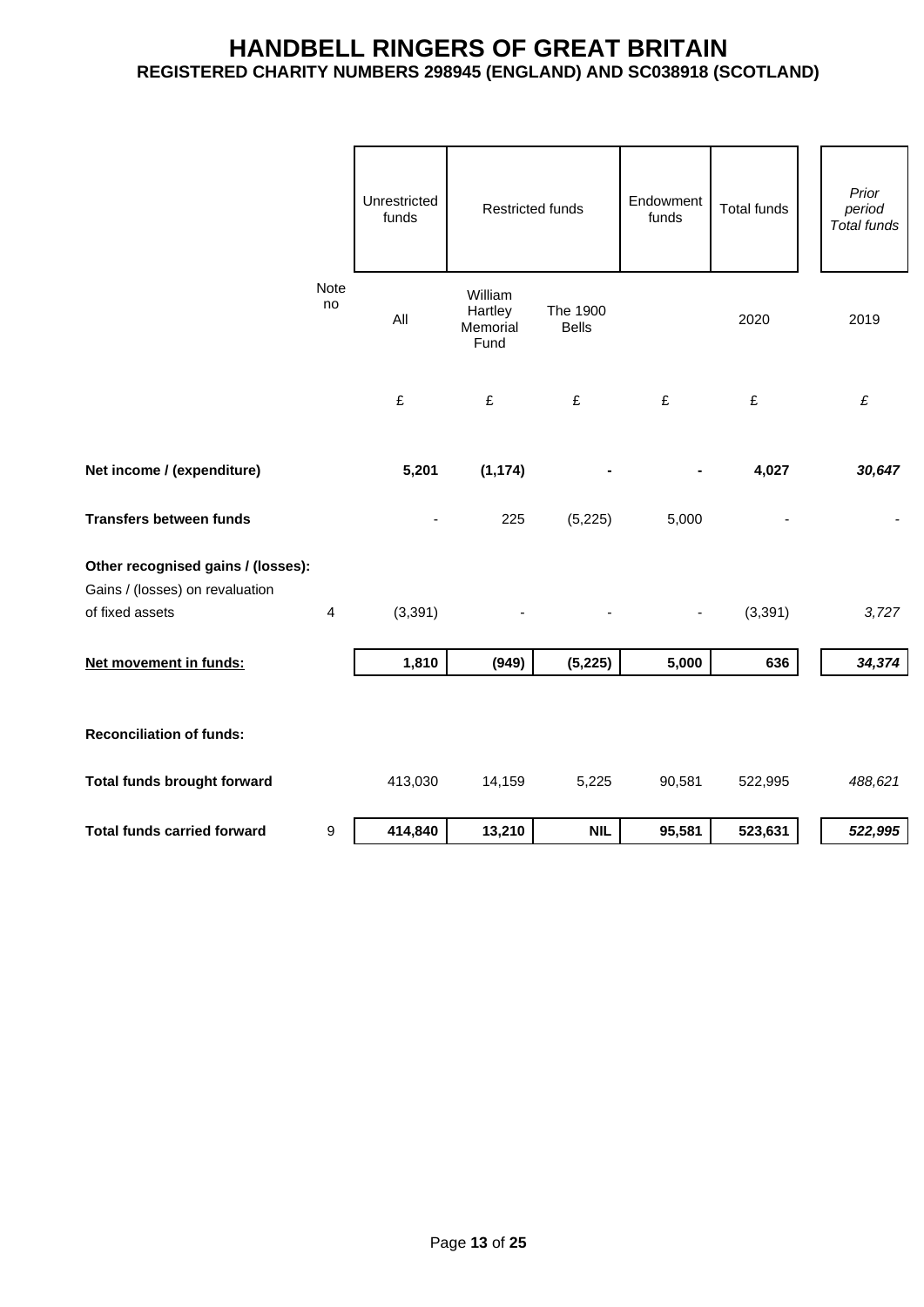## **BALANCE SHEET AS AT 31ST DECEMBER 2020**

|                                                              |                | Group            | Group            | Charity          | Charity          |
|--------------------------------------------------------------|----------------|------------------|------------------|------------------|------------------|
|                                                              |                | 2020             | 2019             | 2020             | 2019             |
|                                                              | Note           |                  |                  |                  |                  |
| <b>Fixed Assets:</b>                                         |                |                  |                  |                  |                  |
| <b>Tangible Fixed Assets</b>                                 | 4              | 184,622          | 184,213          | 184,622          | 184,213          |
| Investments                                                  | 8              | 61,619           | 57,599           | 61,619           | 57,599           |
| <b>Total Fixed Assets</b>                                    |                | 246,241          | 241,812          | 246,241          | 241,812          |
| <b>Current Assets:</b>                                       |                |                  |                  |                  |                  |
| <b>Stock</b>                                                 |                | 11,274           | 17,283           | 11,274           | 17,283           |
| Debtors & Prepayments                                        | 5              | 26,433           | 14,518           | 26,433           | 14,518           |
| Cash at bank, COIF and in hand                               |                | 281,994          | 278,495          | 259,767          | 256,028          |
| <b>Total Current Assets</b>                                  |                | 319,701          | 310,296          | 297,474          | 287,829          |
| <b>Current Liabilities:</b>                                  |                |                  |                  |                  |                  |
| Creditors: Amounts falling due within one year               | 6              | (5,046)          | (29, 113)        | (4,581)          | (28, 728)        |
| <b>Total Current Liabilities</b>                             |                | (5,046)          | (29, 113)        | (4, 581)         | (28, 728)        |
| <b>Net Current Assets:</b>                                   |                | 314,655          | 281,183          | 292,893          | 259,101          |
| <b>Creditors: Amounts falling after one year</b>             | $\overline{7}$ | (37, 265)        |                  | (37, 265)        |                  |
| <b>TOTAL NET ASSETS:</b>                                     |                | 523,631          | 522,995          | 501,869          | 500,913          |
| The funds of the charity:                                    |                |                  |                  |                  |                  |
| <b>Endowment:</b>                                            |                | 73,012           | 68,012           | 73,012           | 68,012           |
| <b>Restricted:</b>                                           |                |                  |                  |                  |                  |
| <b>William Hartley Memorial Fund</b>                         |                | 13,210           | 14,159           | 13,210           | 14,159           |
| The 1900 Bells                                               |                | <b>NIL</b>       | 5,225            | <b>NIL</b>       | 5,225            |
| <b>TOTAL RESTRICTED FUNDS</b>                                |                | 13,210           | 19,384           | 13,210           | 19,384           |
| Unrestricted:                                                |                |                  |                  |                  |                  |
| General                                                      |                | 365,617          | 359,027          | 343,855          | 336,945          |
| Designated:                                                  |                |                  |                  |                  |                  |
| Vaughan Evans Memorial Fund                                  |                | 9,299            | 4,153            | 9,299            | 4,153            |
| <b>National Events Fund</b>                                  |                | 27,879           | 37,905           | 27,879           | 37,905           |
| South West Regional Bell Fund                                |                | 1,015            | 1,215            | 1,015            | 1,215            |
| South West Young Ringer Fund<br>South East Ring from Scratch |                | 2,135<br>426     | 1,835<br>426     | 2,135<br>426     | 1,835<br>426     |
| <b>TOTAL UNRESTRICTED FUNDS</b>                              |                | 406,371          | 404,561          | 384,609          | 382,479          |
|                                                              |                |                  |                  |                  |                  |
| <b>Revaluation Reserve:</b>                                  |                |                  |                  |                  |                  |
| <b>Unrestricted: General</b>                                 |                | 8,469            | 8,469            | 8,469            | 8,469            |
| Endowment<br><b>TOTAL RESERVES</b>                           |                | 22,569<br>31,038 | 22,569<br>31,038 | 22,569<br>31,038 | 22,569<br>31,038 |
| <b>TOTAL CHARITY FUNDS</b>                                   |                |                  |                  |                  |                  |
|                                                              | 9              | 523,631          | 522,995          | 501,869          | 500,913          |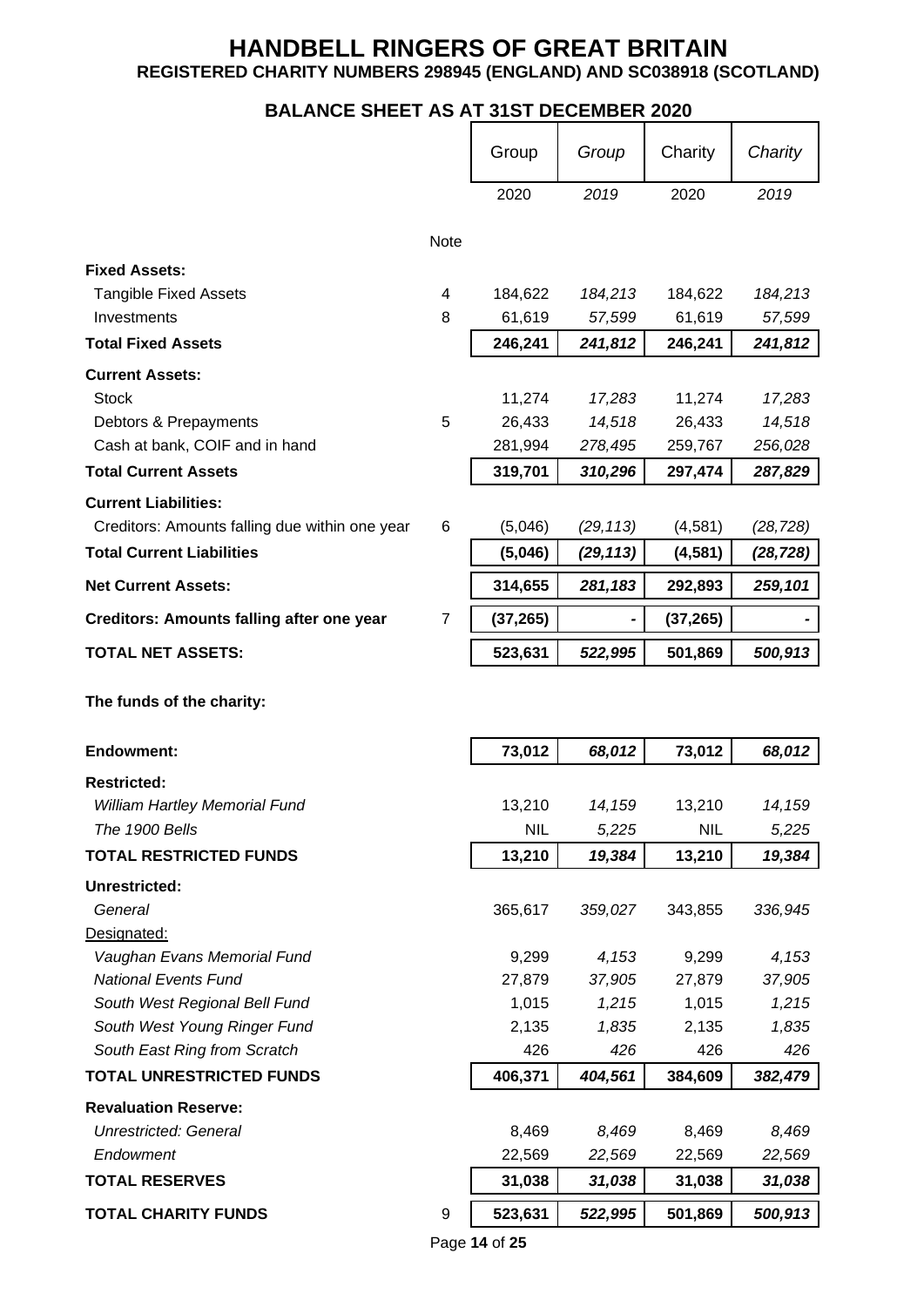These Finances were approved by the Trustees on 03/07/2021 and signed on their behalf by:

Mr A. P. Hayes National Treasurer 03/07/2021

## **NOTES TO THE FINANCIAL STATEMENTS**

### **1 Accounting policies**

#### **Statement of compliance**

The financial statements have been prepared in accordance with Accounting and Reporting by Charities: Statement of Recommended Practice applicable to charities preparing their accounts in accordance with the Financial Reporting Standard applicable in the UK and Republic of Ireland (FRS 102) (issued in October 2019) - (Charities SORP (FRS 102)), the Financial Reporting Standard applicable in the UK and Republic of Ireland (FRS 102), the Charities Act 2011 and the Charities Accounts (Scotland) Regulations 2006.

#### **Basis of preparation**

The charity meets the definition of a public benefit entity under FRS 102. Assets and liabilities are initially recognised at historical cost or transaction value unless otherwise stated in the relevant accounting policy notes.

The presentation currency is pound sterling.

#### **Exemption from preparing a cash flow statement**

The charity adopted Bulletin 1 and have therefore not included a cash flow statement in these financial statements.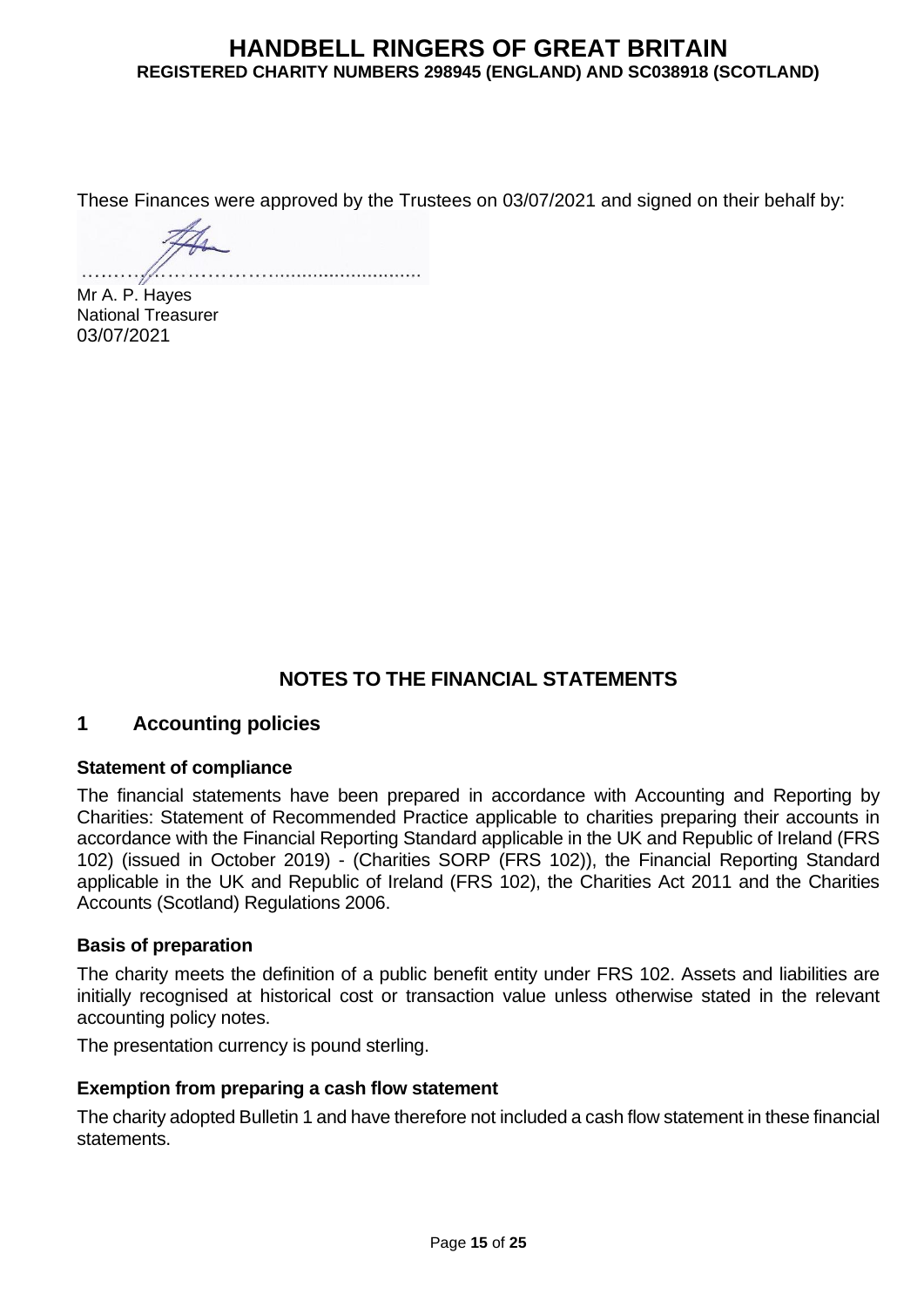## **NOTES TO THE FINANCIAL STATEMENTS (…continued)**

#### **Going concern**

The trustees consider that there are no material uncertainties about the charity's ability to continue as a going concern.

#### **Income**

All income is recognised once the Charity has entitlement to the income; it is probable that the income will be received and the amount of the income receivable can be measured reliably.

#### **Expenditure**

All expenditure is recognised once there is a legal or constructive obligation to that expenditure, it is probable settlement is required and the amount can be measured reliably. All costs are allocated to the applicable expenditure heading that aggregate similar costs to that category.

#### Support costs

SORP 2015 requires support costs such as administration, postage, telephone, depreciation etc. to be allocated to the relevant activity cost category they support. The Trustees do not consider it cost beneficial to set up systems to allocate such costs and accordingly have shown such support costs separately under charitable activities.

#### Governance costs

These costs are associated with the governance arrangements of the charity which relate to its general running and statutory obligations. These include the costs of holding Trustees' meetings, bank charges incurred from our current account holders, transaction & service charges from our card processors and accountancy fees.

#### **Taxation**

The charity is considered to pass the tests set out in Paragraph 1 Schedule 6 of the Finance Act 2010 and therefore it meets the definition of a charitable company for UK corporation tax purposes. Accordingly, the charity is potentially exempt from taxation in respect of income or capital gains received within categories covered by Chapter 3 Part 11 of the Corporation Tax Act 2010 or Section 256 of the Taxation of Chargeable Gains Act 1992, to the extent that such income or gains are applied exclusively to charitable purposes.

#### **Tangible fixed assets and depreciation**

Assets with a cost (or donated value) of £1,000 or more are capitalised.

Musical handbells and similar assets such as Handchimes and Belleplates® are valued at recoverable amount at the balance sheet date. Such valuation is carried out by the Officers of the relevant branch or National Officers who have the necessary expertise to determine such valuations. Any gain or loss on revaluation is taken to the Statement of Financial Activities.

All other assets are recorded at historical cost less depreciation on a straight line basis so as to write off the assets over their expected useful lives. The principal rates are: Office Equipment - 3 years, Plant and Machinery - 4 years. Currently the charity has no office equipment or plant and machinery which is capitalised.

The trustees are aware that there is a requirement to show the reserve arising from the revaluation of fixed assets over the years on the face of the balance sheet. This evaluation of the assets was carried out in 2016 to reflect the revaluation reserve and is reviewed each year.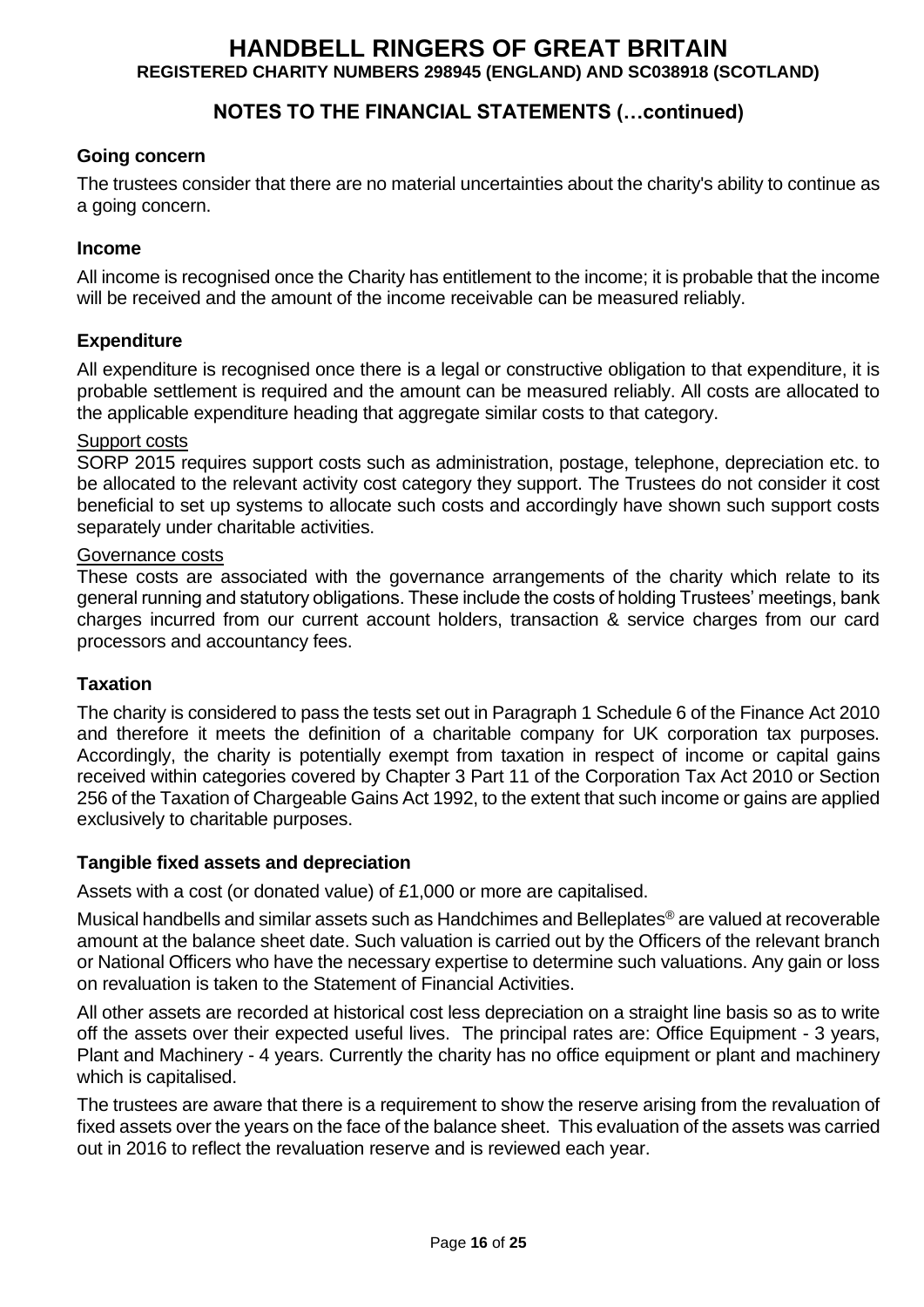## **NOTES TO THE FINANCIAL STATEMENTS (…continued)**

#### **Fixed asset investments**

Fixed asset investments, other than programme related investments, are included at market value at the balance sheet date. Realised gains and losses on investments are calculated as the difference between sales proceeds and their market value at the start of the year, or their subsequent cost, and are charged or credited to the Statement of Financial Activities in the period of disposal.

Unrealised gains and losses represent the movement in market values during the year and are credited or charged to the Statement of Financial Activities based on the market value at the year end.

#### **Stock**

Stock consists of goods for resale and is valued at the lower of cost and net realisable value.

#### **Trade debtors**

Debtors are amounts due from customers for merchandise sold or services performed in the ordinary course of business.

Debtors are recognised initially at the transaction price. They are subsequently measured at amortised cost using the effective interest method, less provision for impairment. A provision for the impairment of this is established when there is objective evidence that they will not be able to collect all amounts due according to the original terms of the debtors.

#### **Cash and cash equivalents**

Cash and cash equivalents comprise cash on hand and call deposits, and other short-term highly liquid investments that are readily convertible to a known amount of cash and are subject to an insignificant risk of change in value.

#### **Trade creditors**

Creditors are obligations to pay for goods or services that have been acquired in the ordinary course of business from suppliers. Accounts payable are classified as current liabilities if the trust does not have an unconditional right, at the end of the reporting period, to defer settlement of the creditor for at least twelve months after the reporting date. If there is an unconditional right to defer settlement for at least twelve months after the reporting date, they are presented as non-current liabilities.

Creditors are recognised initially at the transaction price and subsequently measured at amortised cost using the effective interest method.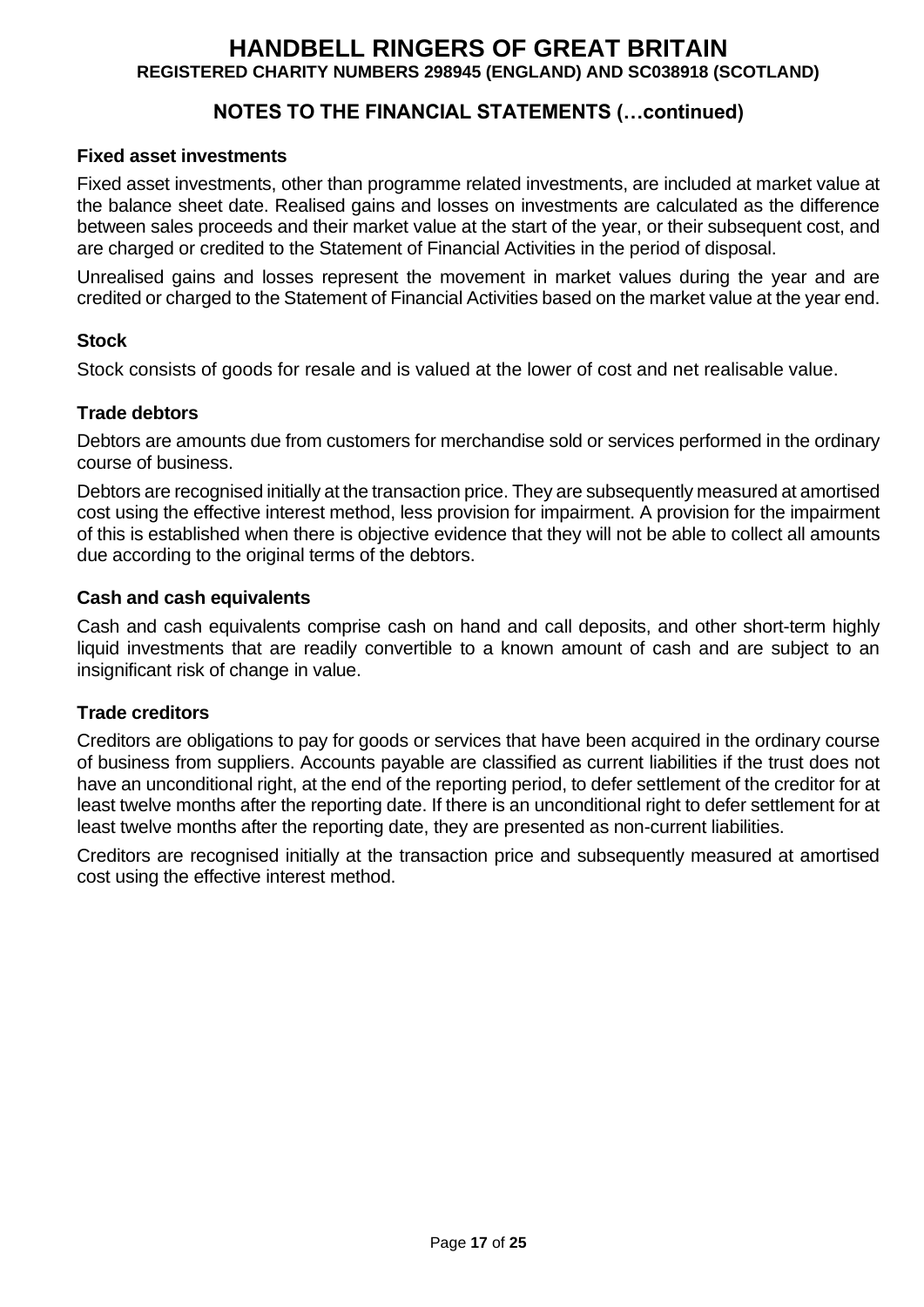## **NOTES TO THE FINANCIAL STATEMENTS (…continued)**

#### **Fund structure**

Unrestricted funds comprise those funds which the Trustees are free to use in accordance with the charitable objects. Designated funds have been created for the following purposes:

#### Vaughan Evans Memorial Fund

This fund has been set up in memory of Vaughan Evans a former National Chair, Secretary, Membership Secretary and Honorary Life Member of the charity. Its purpose is to provide funding to enable young ringers to be able to participate in events such as the National Residential Ringing Week. The Trustees intend to transfer an amount to this fund from general funds each year subject to availability and requirement. For 2020 it was agreed to transfer £5,000 from the National Events Fund to the Vaughan Evans Fund

#### National Events Fund

This was a newly created fund in 2010 with a transfer from general funds of £7,000 representing the surplus on National Events during the previous four years. The Trustees intend that the fund will be used to provide some finance for certain national events which would otherwise not be financially viable to undertake based on delegate income alone.

In 2020 it was agreed to transfer £5,000 to both the Vaughan Evans Fund and the General Fund for the purpose of purchasing additional instruments for the "Handbells In Education"

#### South West Regional Bell Fund

This fund is used by the South West branch for the maintenance of its regional handbells.

#### South West Young Ringer Fund

This fund has been created by the South West branch in 2010 to support young ringers from the South West attending National events.

#### South East Ring from Scratch Fund

This fund is used by the South East branch to purchase music for 'Ring from Scratch' rallies, where member teams ring from previously unseen music.

Restricted funds comprise of funds raised for and their use restricted to a specific purpose or donations subject to imposed donor conditions.

#### William Hartley Memorial Fund (WHMF)

This fund exists principally to provide teams registered with the society with interest free loans for the purpose of renovating or augmenting their handbells, Handchimes and Belleplates® and to maintain and repair as necessary the handbells etc. which are held by the WHMF.

#### The 1900 Bells

An anonymous donation was received by the Society with specific conditions attached regarding its usage. The donor wishes the funds to be used for the purchase of bells and equipment to assist with the development of handbell ringing with young people. A Restricted Fund has been created. In 2020 it was agreed to move these bells (and the remaining cash balance) into the Endowment Fund and WHMF Fund respectively

Endowment Funds comprise funds consisting of fixed assets (principally handbells) which have been left as bequests to the charity over a number of years. Some of these Endowments are permanent.

#### **2 Trustee information**

Trustees received no remuneration (2019 - £Nil). Expenses of £2,815 were reimbursed by the charity to 13 of the 22 Trustees covering travelling, telephone and similar costs (2019 - £5,102, 18 of the 21 Trustees). No expenses were reimbursed by HRGB Promotions Limited to charity Trustees (2019 - Nil). The charity did not employ any staff during 2020 (2019 – Nil).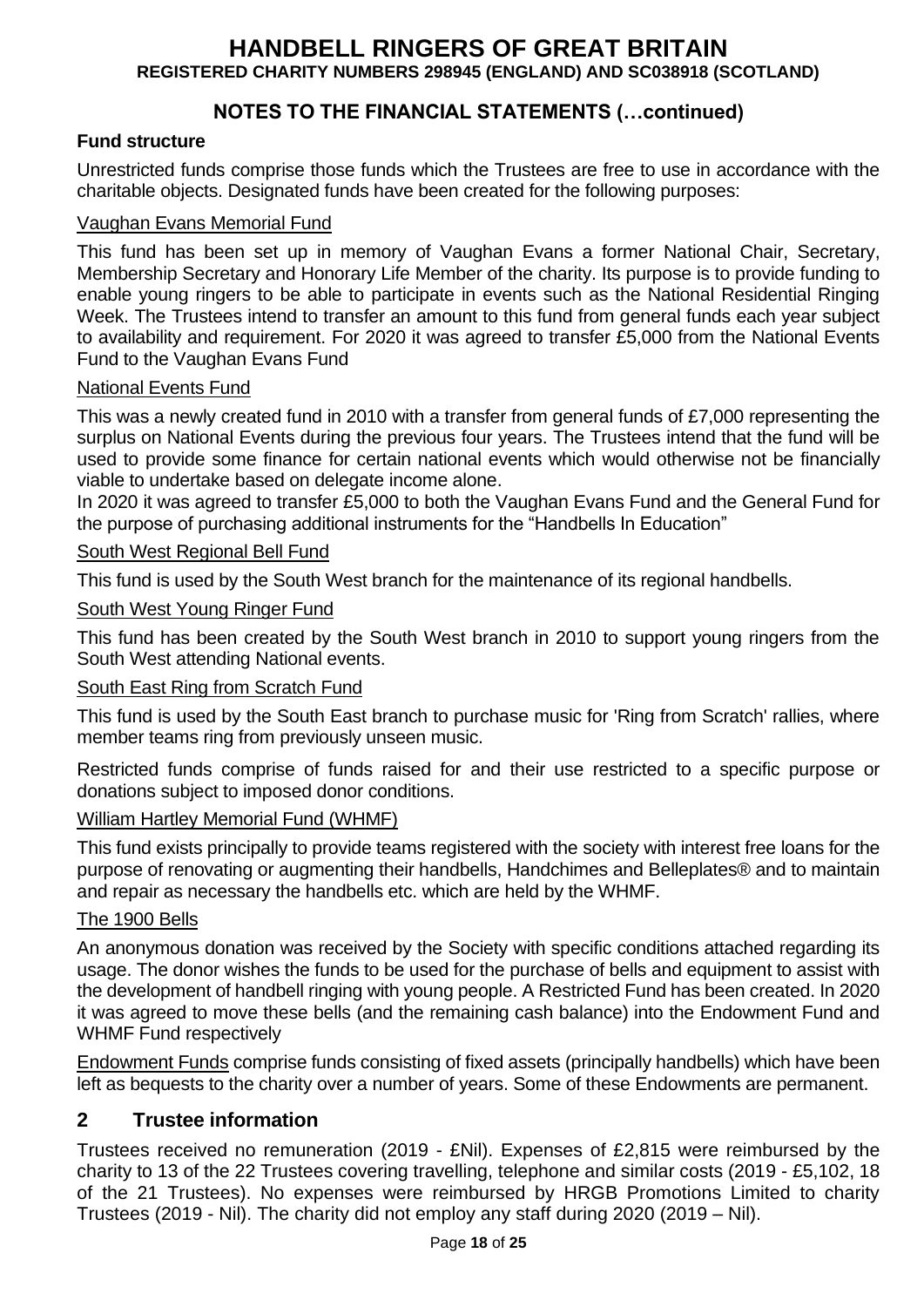### **NOTES TO THE FINANCIAL STATEMENTS (…continued)**

### **3 Consolidation**

The Charity Balance Sheet comprises the national society and its 8 branches. The Group Balance Sheet and Group Statement of Financial Activities comprise the national society, its 8 branches and HRGB Promotions Limited, the charity's subsidiary company. The company's accounts for 2020 were prepared under SORP 2015. Summary results of HRGB Promotions Limited for the year ended 31 December:

|                          | 2020  | 2019 |
|--------------------------|-------|------|
|                          |       |      |
| Turnover                 | 58    | 127  |
| Less: outgoing resources | (378) | 378) |
| Net incoming resources   | 320   |      |

## **4 Tangible Fixed Assets (Group and Charity)**

| All figures<br>£'s                     | Handbells<br>Chimes etc.<br>available for<br>loan to teams<br>as part of the<br>William<br>Hartley<br>Memorial<br>Fund | Liversedge<br>Handbells | The 1900<br><b>Bells</b> | Handbells<br>Chimes,<br>Cases etc.<br>for general<br>use by<br>regions | Handbells as<br>part of the<br>"Bells Into<br>Schools"<br>Project<br>(2016) | Total    | 2019    |
|----------------------------------------|------------------------------------------------------------------------------------------------------------------------|-------------------------|--------------------------|------------------------------------------------------------------------|-----------------------------------------------------------------------------|----------|---------|
| Book value<br>01/01/2020               | 63,480                                                                                                                 | 27,101                  | 5,000                    | 76,079                                                                 | 12,553                                                                      | 184,213  | 176,886 |
| Additions                              |                                                                                                                        |                         |                          | 3,800                                                                  |                                                                             | 3,800    | 3,600   |
| Disposals                              |                                                                                                                        |                         |                          |                                                                        |                                                                             |          |         |
| Depreciation                           |                                                                                                                        |                         | $\overline{a}$           |                                                                        |                                                                             |          |         |
| <b>Transfers</b>                       | 5,000                                                                                                                  |                         | (5,000)                  |                                                                        |                                                                             | 0        |         |
| Increase<br>(Decrease) in<br>valuation | $\blacksquare$                                                                                                         |                         | ٠                        | ٠                                                                      | (3, 391)                                                                    | (3, 391) | 3,727   |
| Book value<br>31/12/2020               | 68,480                                                                                                                 | 27,101                  | Nil                      | 79,879                                                                 | 9,162                                                                       | 184,622  | 184,213 |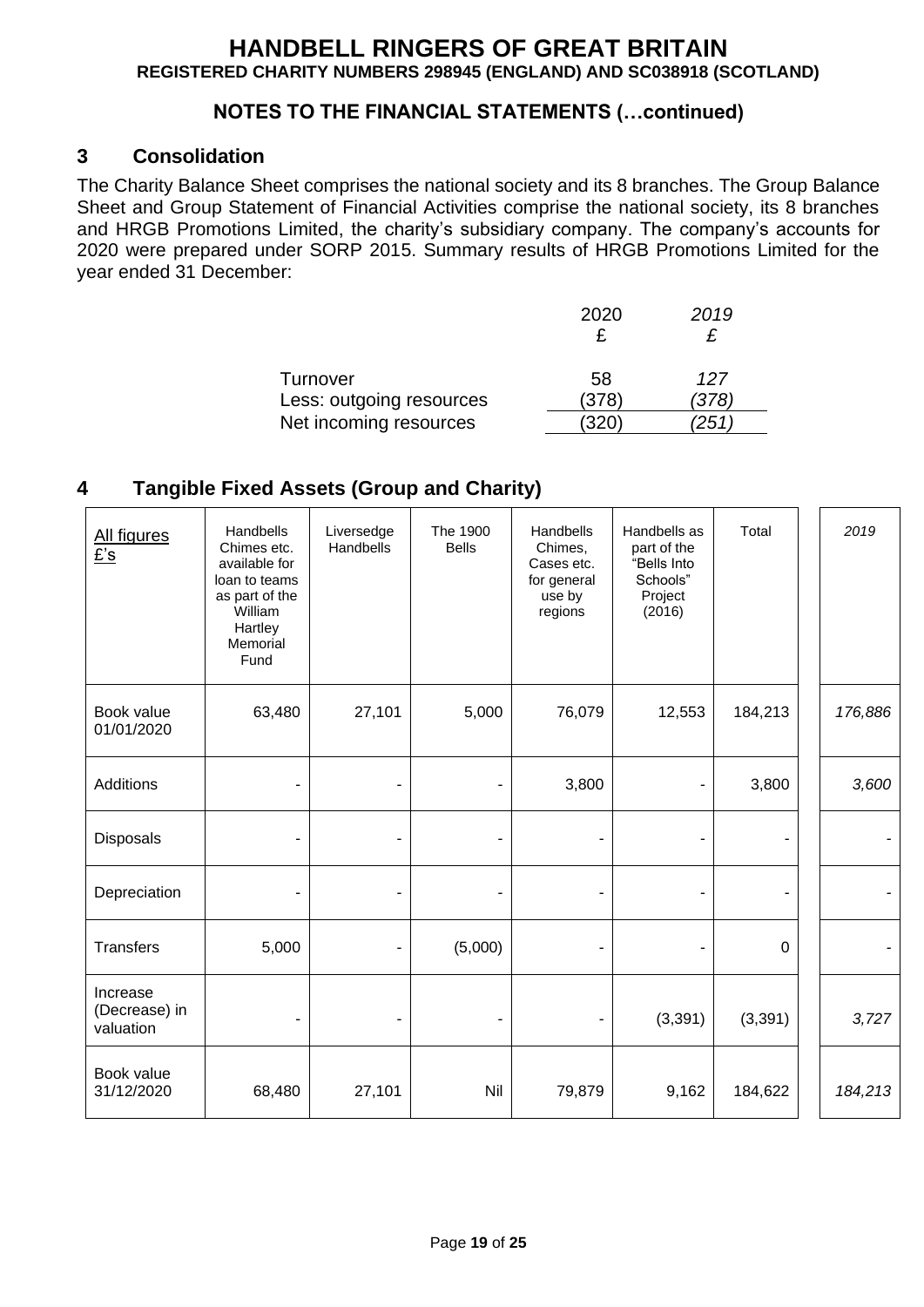## **NOTES TO THE FINANCIAL STATEMENTS (…continued)**

#### **5 Debtors and Prepayments**

|                                              | Group<br>2020<br>£ | Group<br>2019<br>£ | Charity<br>2020<br>£ | Charity<br>2019<br>£ |
|----------------------------------------------|--------------------|--------------------|----------------------|----------------------|
| <b>Trade Debtors</b><br><b>Other Debtors</b> | 443                | 78                 | 443                  | 78                   |
| Prepayments and Accrued income               | 25,990             | 14,440             | 25,990               | 9<br>14,440          |
| <b>WHMF Loans*</b>                           |                    |                    |                      |                      |
| Total                                        | 26,433             | 14,518             | 26,433               | 14,518               |

\*Included in the WHMF loans are instalments totalling £NIL *(2019 - £NIL)* which are not due within one year.

## **6 Creditors (amounts falling due within one year)**

|                              | Group<br>2020<br>£ | Group<br>2019<br>£ | Charity<br>2020<br>£ | Charity<br>2019 |
|------------------------------|--------------------|--------------------|----------------------|-----------------|
| <b>Trade Creditors</b>       | 1,678              | 2.975              | 1,213                | 2,590           |
| <b>Other Creditors</b>       | 2,702              | 3.436              | 2,702                | 3,436           |
| Accruals and Deferred income | 666                | 22,702             | 666                  | 22,702          |
| Total                        | 5,046              | 29.113             | 4,581                | 28,728          |
|                              |                    |                    |                      |                 |

## **7 Creditors (amounts falling after one year)**

|                                                                  | Group<br>2020<br>£ | Group<br>2019<br>£ | Charity<br>2020<br>£ | Charity<br>2019<br>£ |
|------------------------------------------------------------------|--------------------|--------------------|----------------------|----------------------|
| <b>Accruals and Deferred income</b>                              | 37,265             | -                  | 37,265               |                      |
| Total                                                            | 37,265             | -                  | 37,265               |                      |
| 8<br><b>Investments</b>                                          | Group<br>2020<br>£ | Group<br>2019<br>£ | Charity<br>2020<br>£ | Charity<br>2019<br>£ |
| Market value as at 1 <sup>st</sup> January:<br><b>Additions:</b> | 57,599             | 48,601             | 57,599               | 48,601               |
| Gain/(Loss) during year:                                         | 4,020              | 8,998              | 4,020                | 8,998                |
| Market value as at 31 <sup>st</sup> December:                    | 61,619             | 57,599             | 61,619               | 57,599               |
|                                                                  |                    |                    |                      |                      |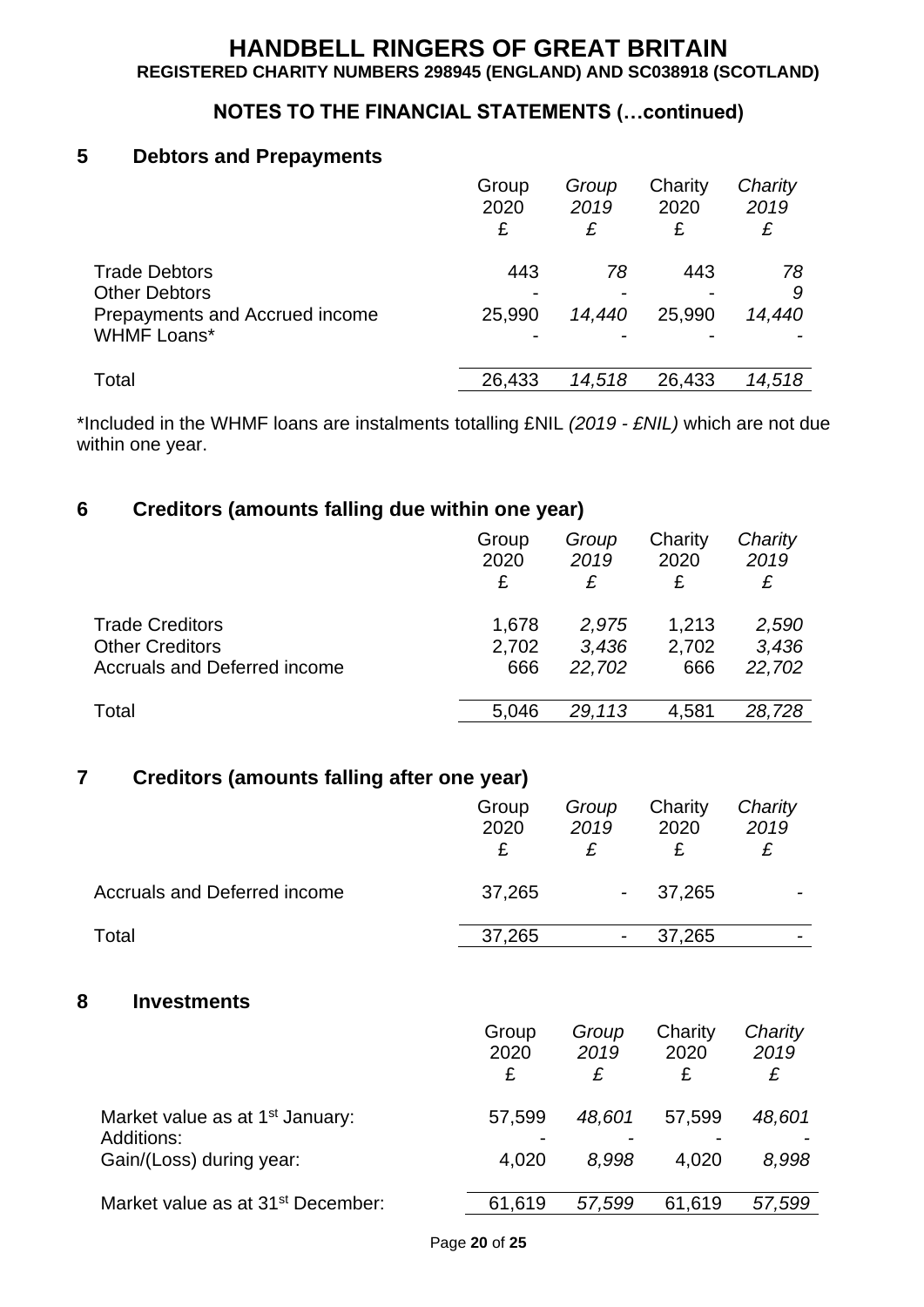## **NOTES TO THE FINANCIAL STATEMENTS (…continued)**

## **9 Summary of funds**

Movement of funds (Group)

| Fund name                                                       | <b>Balances</b><br>brought<br>forward<br>£<br>01/01/2020 | Incoming<br><b>Resources</b><br>£ | Outgoing<br>Resources<br>£ | Transfers<br>£           | Gains and<br>Losses<br>£ | <b>Balances</b><br>Carried<br>Forward<br>£<br>31/12/2020 |
|-----------------------------------------------------------------|----------------------------------------------------------|-----------------------------------|----------------------------|--------------------------|--------------------------|----------------------------------------------------------|
| <b>Unrestricted Funds</b>                                       |                                                          |                                   |                            |                          |                          |                                                          |
| General                                                         | 367,496                                                  | 53,419                            | (52, 207)                  | 4,750                    | 629                      | 374,087                                                  |
| Designated - National Society<br>Vaughan Evans Memorial Fund    | 4,153                                                    | 146                               |                            | 5,000                    |                          | 9,299                                                    |
| Designated - National Society<br>National Events Fund           | 37,905                                                   | 94                                | (120)                      | (10,000)                 |                          | 27,879                                                   |
| Designated - South West Branch<br>South West Regional Bell Fund | 1,215                                                    |                                   | (201)                      | $\overline{a}$           |                          | 1,014                                                    |
| Designated - South West Branch<br>Young Ringer Fund             | 1,835                                                    | 50                                |                            | 250                      | ä,                       | 2,135                                                    |
| Designated - South East Branch Ring<br>from Scratch             | 426                                                      | ÷,                                | $\overline{a}$             | $\overline{\phantom{a}}$ | Ĭ.                       | 426                                                      |
| <b>Total Unrestricted Funds</b>                                 | 413,030                                                  | 53,709                            | (52, 528)                  | $\blacksquare$           | 629                      | 414,840                                                  |
| <b>Restricted Funds</b>                                         |                                                          |                                   |                            |                          |                          |                                                          |
| William Hartley Memorial Fund                                   | 14,159                                                   | 469                               | (1,643)                    | 225                      | $\overline{a}$           | 13,210                                                   |
| The 1900 Bells                                                  | 5,225                                                    | $\overline{a}$                    | 0                          | (5,225)                  | ä,                       | Nil                                                      |
| <b>Total Restricted Funds</b>                                   | 19,384                                                   | 469                               | (1,643)                    | (5,000)                  | Ĭ.                       | 13,210                                                   |
| <b>Endowment Funds</b>                                          | 90,581                                                   |                                   |                            | 5,000                    |                          | 95,581                                                   |
| <b>Total Funds</b>                                              | 522,995                                                  | 54,178                            | (54, 171)                  | $\sim$                   | 629                      | 523,631                                                  |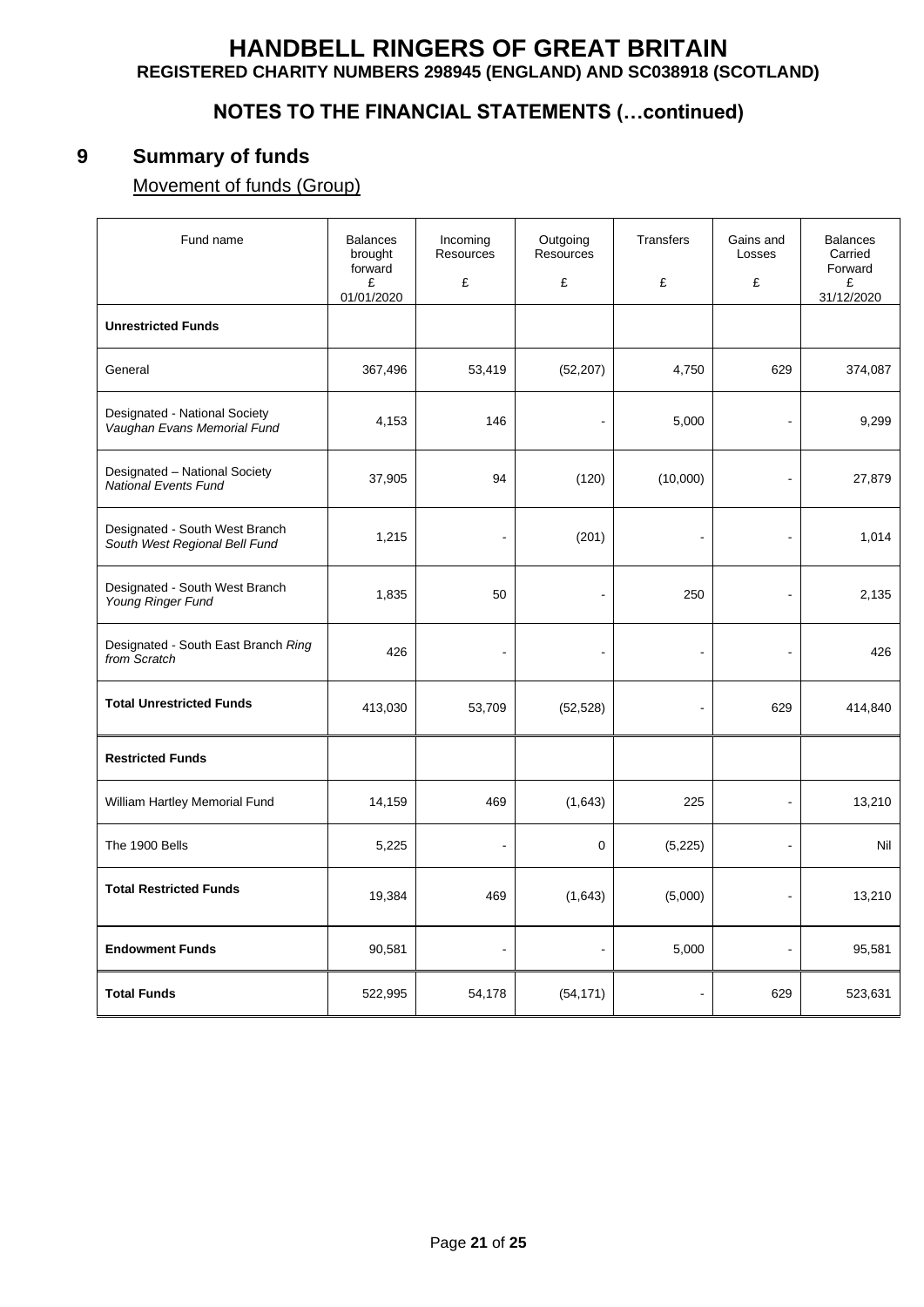## **NOTES TO THE FINANCIAL STATEMENTS (…continued)**

## **9 Summary of funds (continued)**

Analysis of unrestricted funds by national society, branches and subsidiary company as at 31<sup>st</sup> December:

|                            | 2020    | 2019    |
|----------------------------|---------|---------|
|                            | £       | £       |
| <b>National Society</b>    | 255,855 | 249,907 |
| South East                 | 25,818  | 25,475  |
| South West                 | 35,185  | 40,097  |
| <b>North East</b>          | 5,767   | 5,864   |
| North West                 | 4,931   | 4,478   |
| East Midlands              | 3,372   | 3,249   |
| <b>West Midlands</b>       | 9,219   | 9,319   |
| East Anglian               | 38,575  | 38,239  |
| Scottish                   | 5,887   | 5,851   |
| <b>Total Charity</b>       | 384,609 | 382,479 |
| <b>HRGB Promotions Ltd</b> | 21,762  | 22,082  |
| <b>Total Group</b>         | 406,371 | 404,561 |

Within the "Unrestricted fund" balances above are the following "Designated" funds:

| <b>Branch</b>                                                                                | <b>Designation</b>                                                                                                                    | <u> 2020</u>                             | 2019                                     |
|----------------------------------------------------------------------------------------------|---------------------------------------------------------------------------------------------------------------------------------------|------------------------------------------|------------------------------------------|
|                                                                                              |                                                                                                                                       | £                                        | £                                        |
| <b>National Society</b><br><b>National Society</b><br>South West<br>South West<br>South East | Vaughan Evans Memorial Fund<br><b>National Events Fund</b><br>South West Regional Bell Fund<br>Young Ringer Fund<br>Ring from Scratch | 9,299<br>27,879<br>1,015<br>2,135<br>426 | 4,153<br>37,905<br>1,215<br>1,835<br>426 |
| Total                                                                                        |                                                                                                                                       | 40,754                                   | 45,534                                   |
| "Endowment funds" comprise:                                                                  |                                                                                                                                       |                                          |                                          |
|                                                                                              | <b>Fixed Assets</b>                                                                                                                   | 2020                                     | 2019                                     |
|                                                                                              |                                                                                                                                       | £                                        | £                                        |
| Bells, chimes etc. held for loan to registered HRGB teams<br>Liversedge handbells            |                                                                                                                                       | 68,480<br>27,101                         | 63,480<br>27,101                         |
|                                                                                              |                                                                                                                                       | 95,581                                   | 90,581                                   |
| An ovelapation of those funds is given at note 1                                             |                                                                                                                                       |                                          |                                          |

*An explanation of these funds is given at note 1.*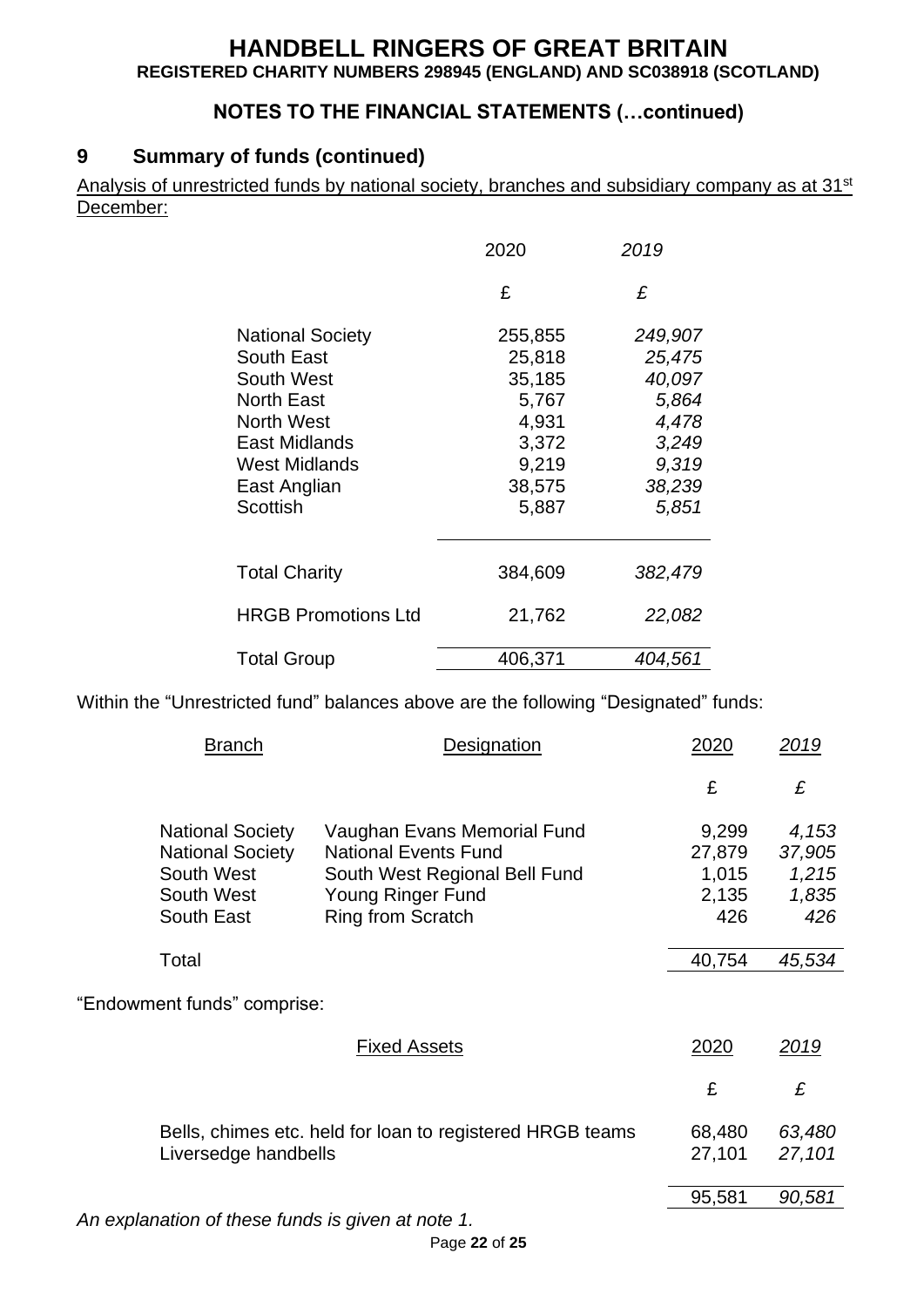## **NOTES TO THE FINANCIAL STATEMENTS (…continued)**

#### **10 Accounting fees**

| Group | Group | Charity | Charity |  |
|-------|-------|---------|---------|--|
| 2020  | 2019  | 2020    | 2019    |  |
| £     | £     | £       | £       |  |
| 1,035 | 1,035 | 810     | 810     |  |

These fees relate to work carried out by independent accountants in providing the charity with advice regarding value added tax and completing examinations of accounts.

#### **11 Related party transactions**

At 31<sup>st</sup> December 2020 there were no related party transactions outstanding.

#### **12 Capital commitments**

At 31<sup>st</sup> December 2020 there were no potential financial commitments.

#### **13 Donations Received**

Donations received comprise:

|                                      | 2020<br>£ | 2019<br>£ |
|--------------------------------------|-----------|-----------|
| <b>William Hartley Memorial Fund</b> | 395       | 1,187     |
| Vaughan Evans Memorial Fund          | 128       | 210       |
| General                              | 1,048     | 1,700     |
| Bells / Equipment*                   | 3,800     | 3,071     |
| <b>TOTAL</b>                         | 5,371     | 6,168     |

**\***Donations of Bells / Equipment consist of:

2019: Heather McLean Bells (£3,071)<sup>(a)</sup> 2020: Sandra Maizels Bells (£3,800) (b)

 $(a)$  – Valuation by Alan Hartley (HRGB)

(b) – Valuation by Jane Willis (HRGB)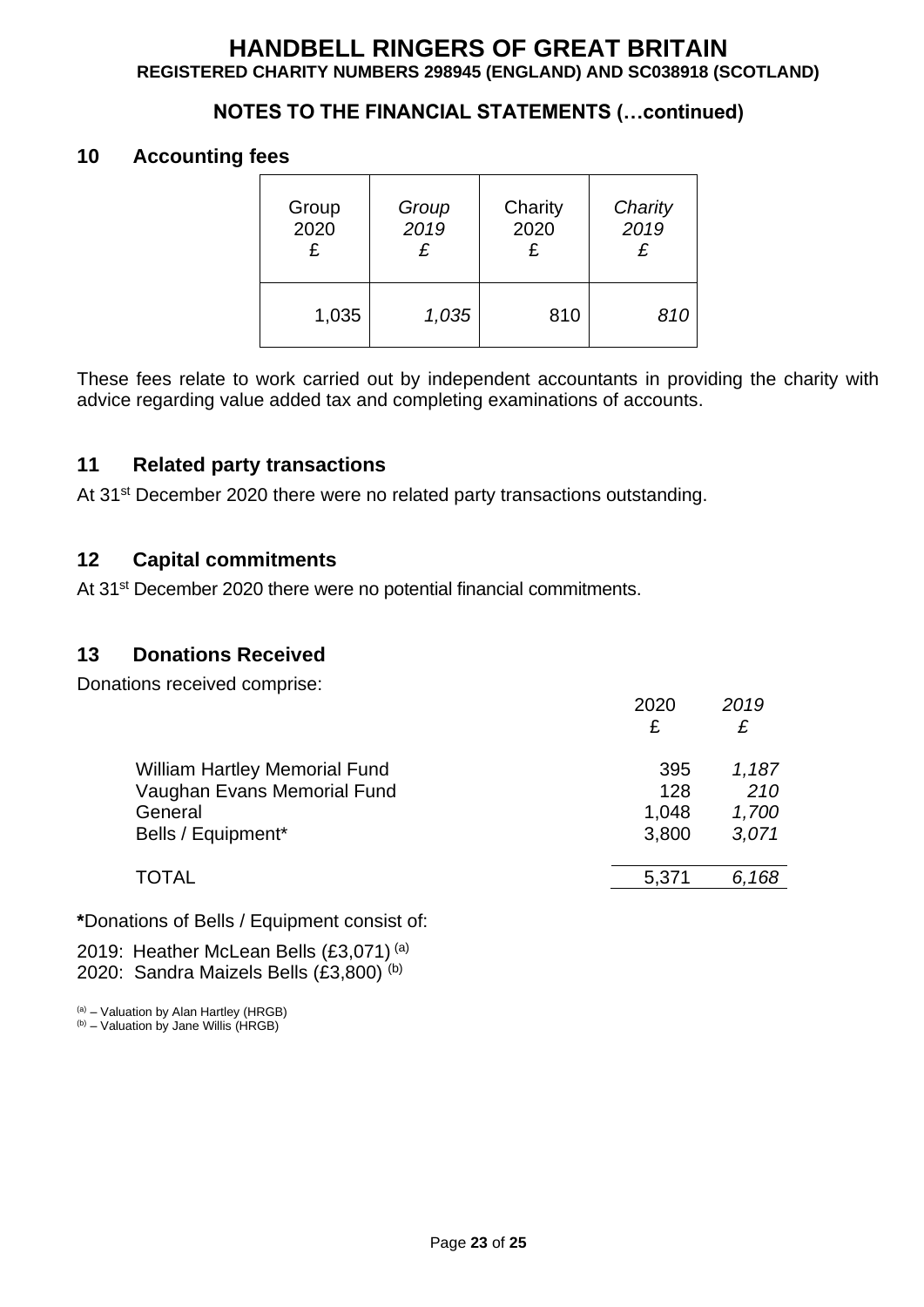## **NOTES TO THE FINANCIAL STATEMENTS (…continued)**

## **14 Grants**

Grants received comprise:

|                         | 2020<br>₽                | 2019  |
|-------------------------|--------------------------|-------|
| Arts Council of England | $\sim$                   | 1,492 |
| <b>TOTAL</b>            | $\overline{\phantom{0}}$ |       |

#### **15 Taxation**

The charity is a registered charity and is therefore exempt from taxation

## **16 Analysis of net assets between funds**

|                                | Unrestricted | Restricted     | Endowment      |                    |
|--------------------------------|--------------|----------------|----------------|--------------------|
|                                | funds        | funds          | funds          | <b>Total funds</b> |
|                                | £            | £              | £              |                    |
| Tangible fixed assets          | 89,041       | $\blacksquare$ | 95,581         | 184,622            |
| <b>Fixed asset investments</b> | 61,619       | -              |                | 61,619             |
| <b>Current assets</b>          | 306,491      | 13,210         |                | 319,701            |
| <b>Current liabilities</b>     | (5,046)      |                | $\blacksquare$ | (5,046)            |
| Non-current liabilities        | (37, 265)    |                |                | (37, 265)          |
| Total net assets               | 414,840      | 13,210         | 95,581         | 523,631            |